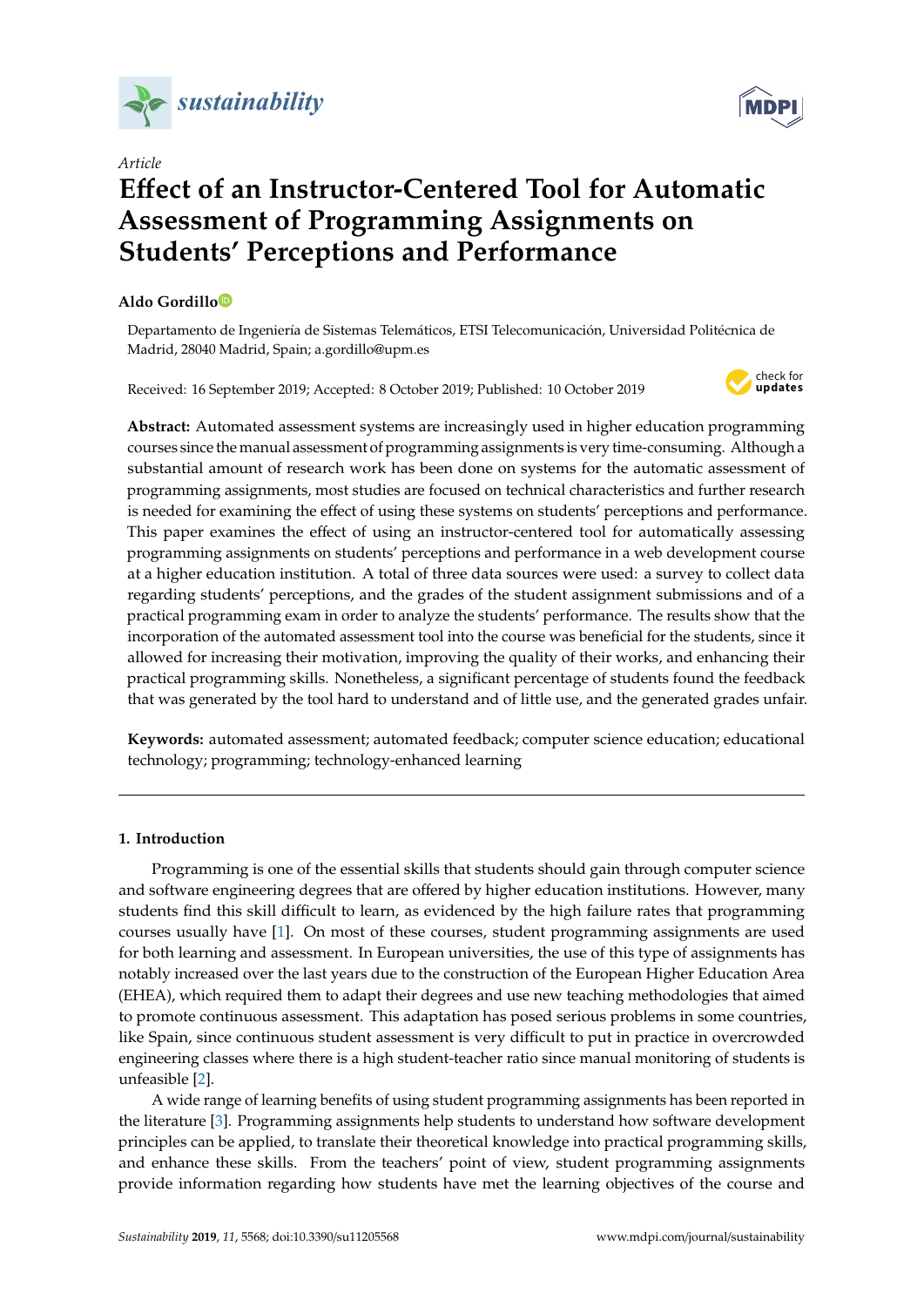their performance. The programming assignments need to be graded and effective feedback should be provided to the students in order to take advantage of the aforementioned benefits. However, the manual assessment of assignments is a complex, tedious, and very time-consuming task, even for small classes. For classes with a high student-teacher ratio, the manual assessment of student programming assignments becomes a difficult or even an impossible task. Universities can deal with this issue by increasing the number of teachers. However, this approach is not usually feasible due to economic reasons. Another option that universities have for dealing with this issue without increasing personnel costs is to use automated assessment systems.

Automated assessment systems can yield several benefits for both teachers and students [\[4–](#page-21-3)[11\]](#page-22-0). Firstly, the use of these systems drastically reduces the workload of the teachers, thus allowing for continuous student assessment in programming courses, even for those with a high student-teacher ratio. It has been proved that these systems allow for teachers to give more programming assignments and, at the same time, spend less time on preparing and grading these assignments [\[12\]](#page-22-1). Secondly, using automated assessment systems can increase the consistency and objectivity of the assessment of programming assignments. This way, students get grades not dependent on personal considerations. Furthermore, some features of programming assignments might even be better assessed by automated approaches than by humans [\[5\]](#page-21-4). There is also evidence that suggests that student programming skills are better evaluated while using computer-based assessment rather than paper and pencil testing [\[13\]](#page-22-2). Finally, feedback automatically generated by assessment systems can provide students with information about the quality of their solutions and guidance on how to improve them. Feedback allows for students to become aware of their own difficulties and limitations. Even if the generated feedback is rudimentary, it can yield a notable improvement for the students' learning experience [\[14\]](#page-22-3). Thus, automated feedback allows for providing students with more personalized guidance than would otherwise be possible in large programming courses.

Although there is no doubt that using automated assessment systems in programming courses can have many advantages, it should be pointed out that the success of the use of an automated assessment system ultimately relies on how it is applied [\[15\]](#page-22-4). Therefore, these systems will only be beneficial for teachers and students if they are appropriately incorporated into a course. An incorrect application of an automated assessment system can even have negative effects on students' engagement and performance. For instance, an issue that is related to the educational implications of using automated assessment systems often raised in the literature is that students easily begin to rely on these systems to test their programs and do less testing on their own [\[4](#page-21-3)[,5](#page-21-4)[,14\]](#page-22-3). Taking all of these into account, it becomes clear that the effect of using an automated assessment system in a programming course strongly depends on the learning methodology that is used in the course. Evidence of this fact can be found in the literature. For example, García-Mateos and Fernández-Alemán [\[16\]](#page-22-5) found that an automated assessment system considerably reduced the dropout rates in a programming course while Rubio-Sánchez et al. [\[17\]](#page-22-6) evaluated the same system in a course with a different learning methodology and did not observe a statistically significant reduction in dropout rates. The authors of this latter study suggested that the different methodology was the key factor that explained the effect on the dropout rate. It is worth stressing that the use of automated assessment systems in programming courses has some important implications for teachers. Mainly, these systems require teachers to be more careful with the pedagogical design of the programming assignments [\[4,](#page-21-3)[5](#page-21-4)[,14](#page-22-3)[,15\]](#page-22-4). Besides, the introduction of automated assessment systems could change how students approach these assignments [\[6\]](#page-21-5), lead them to cheat [\[5,](#page-21-4)[15\]](#page-22-4), alter their behavior during classroom sessions [\[14\]](#page-22-3), and generate grades that they perceive as unfair [\[18\]](#page-22-7). In conclusion, using automated assessment systems in programming courses can have both advantages and drawbacks, and hence teachers should carefully think about the implications of their use and the learning methodology to be used before incorporating one into a course.

Automated assessment systems can be used for both summative and formative assessment. On the one hand, they can be used for summative purposes in practical programming exams as well as in homework assignments. On the other hand, automated assessment systems can be used to show the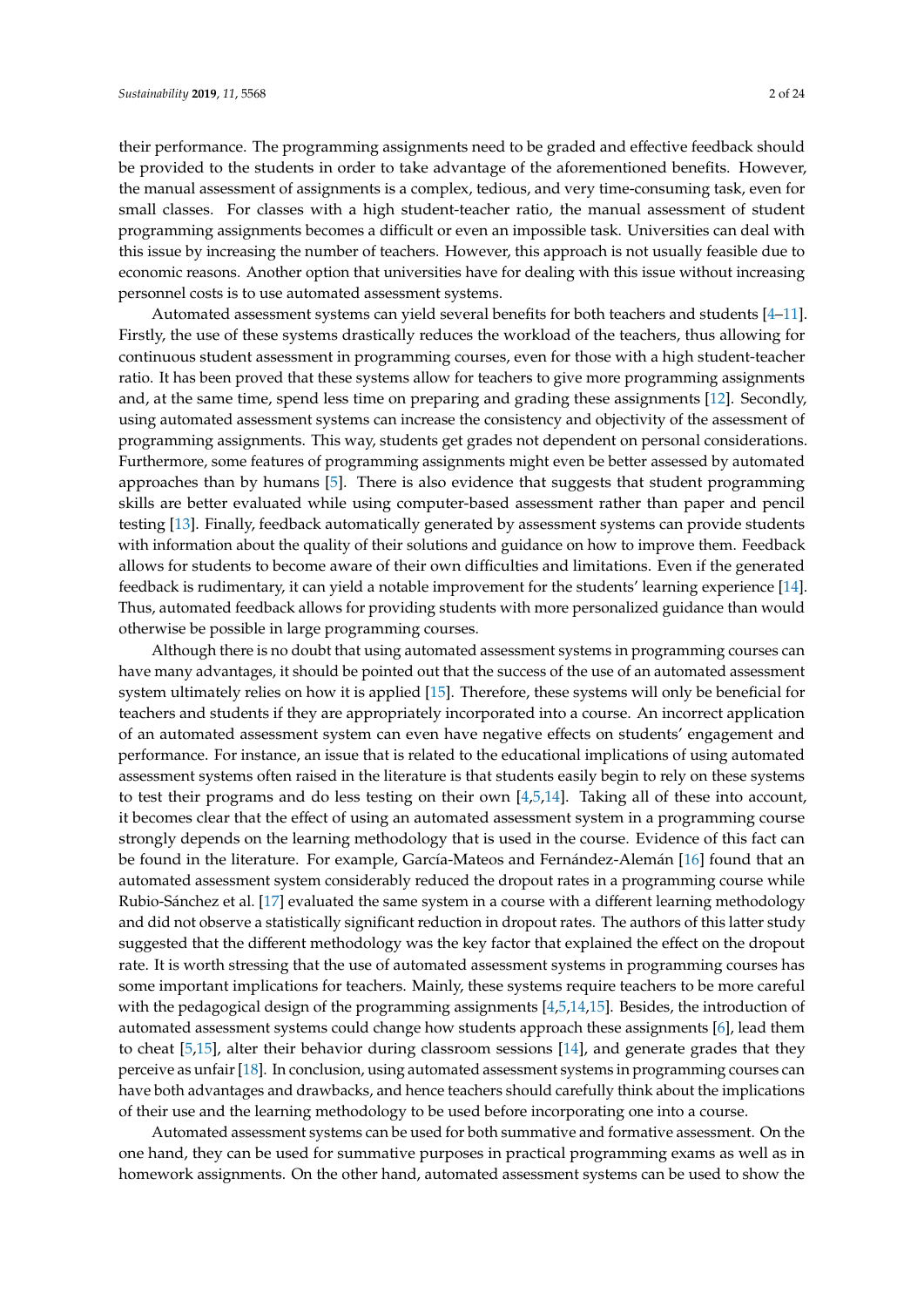students their assessment results (usually a grade and feedback) and allow them to resubmit their programming assignments. Thereby, students can use the automatically generated feedback to realize the mistakes that they have made, learn from them, and improve their works. To prevent students from using automated assessment systems as a formal testing mechanism instead of performing their own tests, these systems generally provide two technical solutions: allowing the teachers to limit the maximum number of submissions per assignment and to set a minimum waiting time between submissions. Thereby, students are forced to do testing on their own as well as to think more thoroughly about the quality of their works before submitting them for evaluation. Other solutions have been proposed in the literature, such as using compulsory time penalties, slightly modifying the assignment after each submission, and limiting the amount of feedback [\[6\]](#page-21-5).

According to how the assessment process is triggered, automated assessment systems can be classified as instructor-centered (when the instructors start the assessment process), student-centered (when the students start the assessment process), and hybrid (when the system implements a strategy aimed at exploiting the strengths of both instructor-centered and student-centered approaches) [\[8\]](#page-21-6). This classification by approach reflects the balance between the provision of more immediate feedback to students and better control of the assessment by the instructors. In instructor-centered automated assessment systems, students do not receive immediate feedback but the teachers can strongly control the assessment process, compare students' solutions to detect plagiarism, and review the assessments before showing the feedback to the students. If the automated assessment system used is student-centered, the students can receive feedback immediately, but the teachers cannot review it before it is provided and have less control over the assessment process. When a hybrid approach is used, the assessment system provides students with partial feedback immediately after the submission and the teachers can strongly control part of the assessment process. The approach that is used by an automated assessment system to calculate the programming assignment grades is also an important issue, since there is evidence that different approaches can lead to significant differences in grades for some cases [\[19\]](#page-22-8). Besides, the feedback that is provided could be different depending on the assessment approach used. Assessing the functionality of students' code through batteries of tests is still the most commonly used approach to grade programs, but there are other grading techniques, such as semantic similarity-based grading [\[20\]](#page-22-9). Moreover, it should be taken into account that some grading approaches require assistance from instructors to calculate the grades. For instance, the Algo+ tool [\[21\]](#page-22-10) requires an instructor to assign feedback and scores to some of the most frequent submissions.

Many automated assessment systems exist and are used nowadays. This fact is evidenced by several literature reviews that were conducted over the past years [\[4](#page-21-3)[–11\]](#page-22-0), in which more than 100 different systems to automatically assess programming assignments have been identified. The main reason for this high number of systems is that existing automated assessment systems are generally difficult to extend and adapt to particular requirements [\[14\]](#page-22-3). Although many research works have been published on automated assessment systems for programming assignments, most of them are focused on technical characteristics. Further research work is needed for examining the effect of using these systems on students' perceptions and performance in different educational settings and in combination with different learning methodologies. This research gap is especially pronounced for instructor-centered automated assessment systems, where the teachers instead of the students start the assessment process.

This paper examines the effect of using an instructor-centered tool for automatically assessing student programming assignments on students' perceptions and performance in a web development course at a higher education institution. The main contribution of this paper is insights on how the students perceived the instructor-centered automated assessment tool (overall acceptance, usefulness, motivation, and grading fairness), and on how this tool influenced their academic performance. The results of this paper help to have a better understanding of the benefits and drawbacks of using instructor-centered automated assessment systems in programming courses at a higher education level.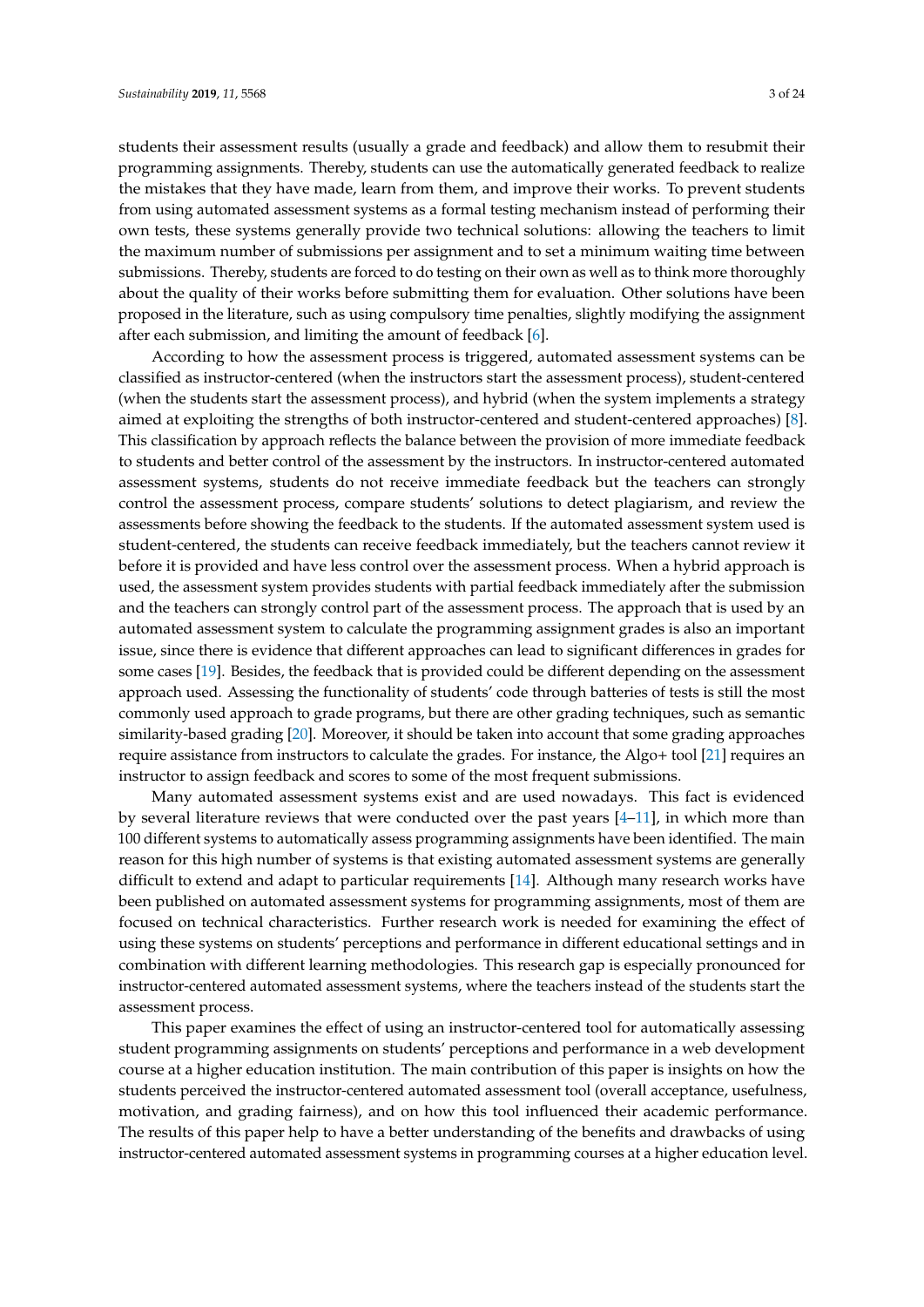The rest of the paper is organized as follows. The next section reviews related work on systems for automatic assessment of student programming assignments, with emphasis on research addressing the effect of these systems on students' perceptions and/or performance. Section [3](#page-5-0) describes the automated assessment system that was examined in this work, as well as the context in which it was used. Section [4](#page-11-0) explains the evaluation methodology and Section [5](#page-12-0) shows the results of the conducted evaluation. Finally, last section finishes with the conclusions of the paper and some directions for future work.

# **2. Related Work**

Teachers of programming courses have relied on software systems for assessing programming assignments for more than 50 years [\[4\]](#page-21-3). Over the past years, several literature reviews have been conducted describing and classifying different automated assessment systems for programming assignments [\[4](#page-21-3)[–11\]](#page-22-0). In 2005, Douce, Livingstone, and Orwell [\[4\]](#page-21-3) reviewed a number of influential automated assessment systems and classified them according to their age. In this same year, Ala-Mutka [\[5\]](#page-21-4) surveyed several automatic approaches for assessing programming assignments and identified the program features that they are able to assess, which include functionality, efficiency, testing skills, and coding style. Ihantola et al. [\[6\]](#page-21-5) presented a systematic literature review of automatic assessment tools for programming assignments comprising the 2006–2010 period, in which a total of 17 tools were analyzed. This review aimed to investigate the features of these systems that were reported in the literature after 2005. In 2013, Caiza and Del Alamo [\[7\]](#page-21-7) reviewed 11 tools for automatic grading of programming assignments. The features analyzed were programming languages supported, programming language used to develop the tool, logical architecture, deployment architecture, work mode, evaluation metrics, and technologies used. Three years later, in 2016, Souza, Felizardo, and Barbosa [\[8\]](#page-21-6) conducted a systematic literature review through which they identified 30 assessment tools for programming assignments and classified these tools based on assessment type (manual, automatic, or semiautomatic), approach (instructor-centered, student-centered, or hybrid), and specialization (contests, quizzes, software testing, or non-specialized). This review of the literature also identified and discussed the main characteristics of these tools: electronic submission, automated checking, automated grading, immediate feedback, availability of a problem repository, submission history storage, and statistics reporting. In the same year, Keuning, Jeuring, and Heeren [\[9\]](#page-22-11) published another literature review. In this work, a total of 69 tools that provide automated feedback on student solutions were identified and analyzed with a focus on their generated feedback. Recently, in 2018, Lajis et al. [\[10\]](#page-22-12) published a review of techniques in automatic programming assessment, in which they identified several automated assessment systems. Lastly, another recent literature review was published by Ullah et al. [\[11\]](#page-22-0) in 2018. This work reviewed 17 automated assessment systems and discussed their strengths and limitations in detail. The previous literature reviews have identified more than 100 automated assessment systems for programming assignments. Among the most popular of these systems, it is worth mentioning AutoLEP [\[22\]](#page-22-13), Web-CAT [\[23\]](#page-22-14), Mooshak [\[24\]](#page-22-15), CourseMarker [\[25\]](#page-22-16), BOSS [\[26\]](#page-22-17), Marmoset [\[27\]](#page-22-18), WebWork [\[28\]](#page-22-19), Automata [\[29\]](#page-22-20), INGInious [\[30\]](#page-23-0), Coderunner [\[31\]](#page-23-1), VPL [\[32\]](#page-23-2), and HoGG [\[18\]](#page-22-7).

Despite the wide adoption of automated assessment systems in programming courses at a higher education level, not enough research work has been done to examine the effect of their use on students' perceptions and performance. This section reviews some prior works from the literature that report on evaluations of automated assessment systems for student programming assignments in programming courses. Edwards [\[33\]](#page-23-3) conducted an evaluation of a prototype of Web-CAT [\[23\]](#page-22-14), which is an open source automated grading system for programming assignments that is capable of providing feedback both on the quality of the solutions and on the quality of their tests. The results of this evaluation show that students agreed that this prototype provided excellent support for test-driven development and they would like to use it in future classes. Although a comparison was made between the assignment grades that were achieved by the students of a course where test-driven development and Web-CAT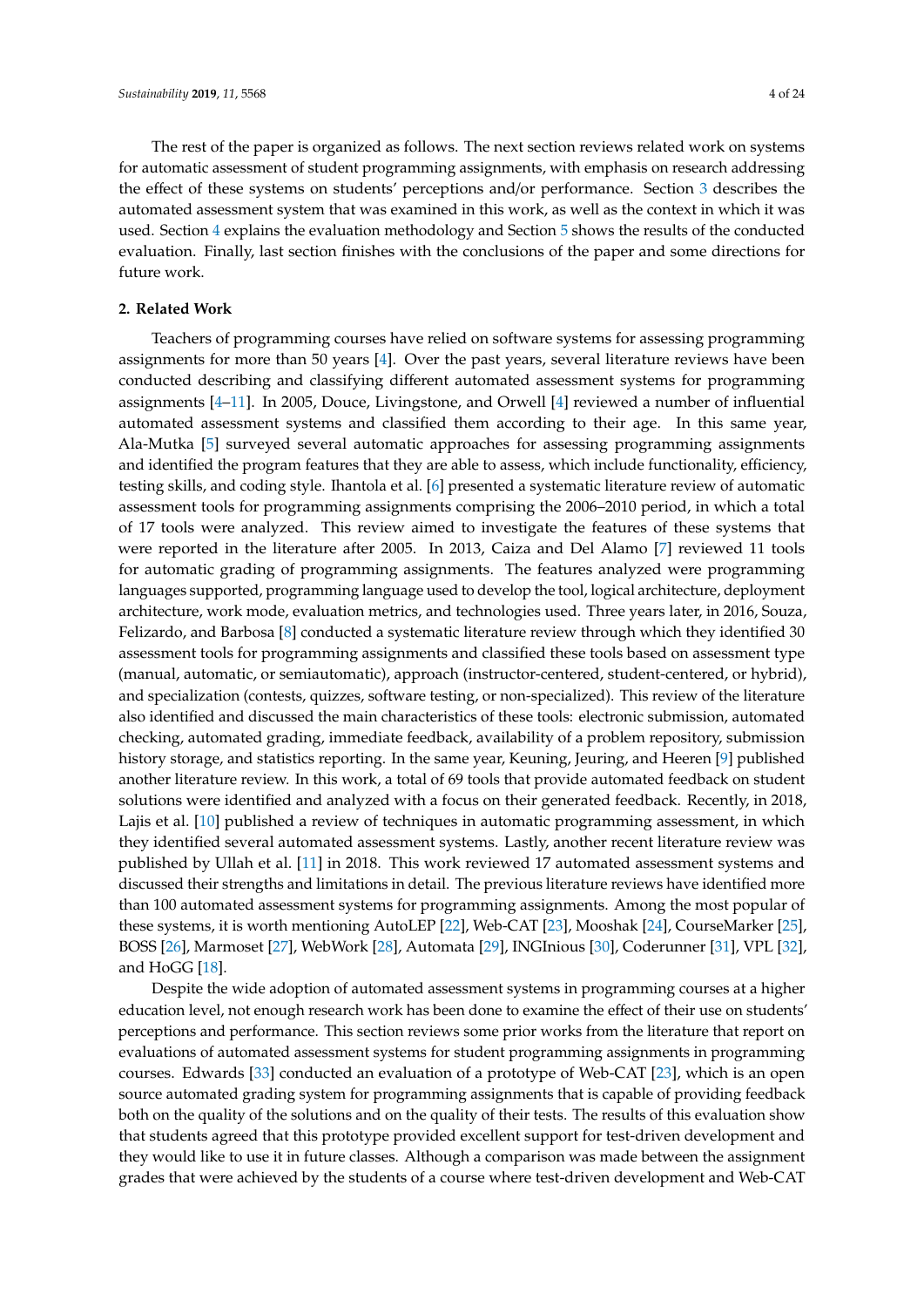were employed and those that were achieved by the students of another course in which a different automated assessment system was used, the actual effect of the tool on students' academic performance was not assessed. Several experiences from using Marmoset in several introductory programming courses for automatically assessing student assignments were described in [\[27\]](#page-22-18). The automated assessment system was found to be valuable for students, although its impact on student achievement was not assessed. García-Mateos and Fernández-Alemán [\[16\]](#page-22-5) applied a new continuous evaluation methodology that was based on Mooshak [\[24\]](#page-22-15) in a course on algorithms and data structures to reduce its dropout rate. Although the dropout rate of the course decreased, it is not clear whether this decrease was due to the use of Mooshak or to the methodology that was introduced at the same time. Another empirical evaluation of Mooshak was later performed by [\[17\]](#page-22-6). This evaluation concluded that there was no evidence to claim that the use of Mooshak helped to decrease the dropout rate, that the generated feedback needs to be richer to improve student acceptance, and that students with higher grades tend to solve assignments faster than their peers. A limitation of the aforementioned study is that the Mooshak perception was evaluated through a questionnaire with a sample of only 34 students. Furthermore, the effect on students' performance of introducing Mooshak in the course was not investigated. In [\[34\]](#page-23-4), a Moodle module for automatically assessing VHDL-based assignments capable of providing feedback to students was presented. Students' opinions were collected through a survey, whose results show that students were satisfied overall. Nonetheless, the authors concluded that the feedback generated by the system needs to be improved in future versions because students had difficulties to understand it. This Moodle module was later extended to support the automatic verification of code written in Matlab [\[35\]](#page-23-5). The results of a survey conducted among students show that they were generally pleased with this new system, although the automatic feedback reports were found to be somewhat difficult to understand.

Another interesting related work is the one of Amelung, Krieger, and Rösner [\[14\]](#page-22-3), in which the authors introduced a service-oriented approach for the development and deployment of flexible and reusable software components for automatic assessment of programming assignments. An automated assessment system that was developed using this approach was evaluated through questionnaires showing that it had positive effects on students' and teachers' perceptions. The effect of the system on students' performance was not addressed. Wang et al. [\[22\]](#page-22-13) evaluated the impact of AutoLEP on students' performance in an introductory C programming course at a higher education institution with 120 students and found that students who used AutoLEP achieved slightly higher average final grades than those students who did not use this system. Notwithstanding, statistical data that allow for concluding that this difference was statistically significant were not provided. Questionnaires to measure students' perceptions of AutoLEP were conducted and, although detailed results were not reported, the authors qualitatively described the student feedback that was gathered, which was generally positive. Another relevant work is the one of Jurado, Redondo, and Ortega [\[36\]](#page-23-6), who used an automated assessment system to build an intelligent tutoring system for learning programming. 27 students evaluated the implemented system through a survey after a lab session and the results show that, in general, these students were satisfied with it. Pieterse [\[15\]](#page-22-4) presented a prototype of an instructor-centered automated assessment system and an experience report of the use of that system. The author also identified a set of factors that are likely to contribute to the successful application of automatic assessment of programming assignments. These factors include the quality of the assignments, clear formulation of tasks, well-chosen test data, good feedback, unlimited submissions, student testing maturity, and additional support.

De-La-Fuente-Valentín, Pardo, and Kloos [\[37\]](#page-23-7) used an automated delivery and assessment system in a large programming course to manage and semi-automatically assess student submissions for two software projects that students developed following a PBL (Project Based Learning) methodology. The analysis of this case study concluded that a majority of students would like to use the system in other courses, that the use of the system allowed for students to improve their project scores, and that it helped to reduce the dropout rate. An online assessment system to automatically grade programming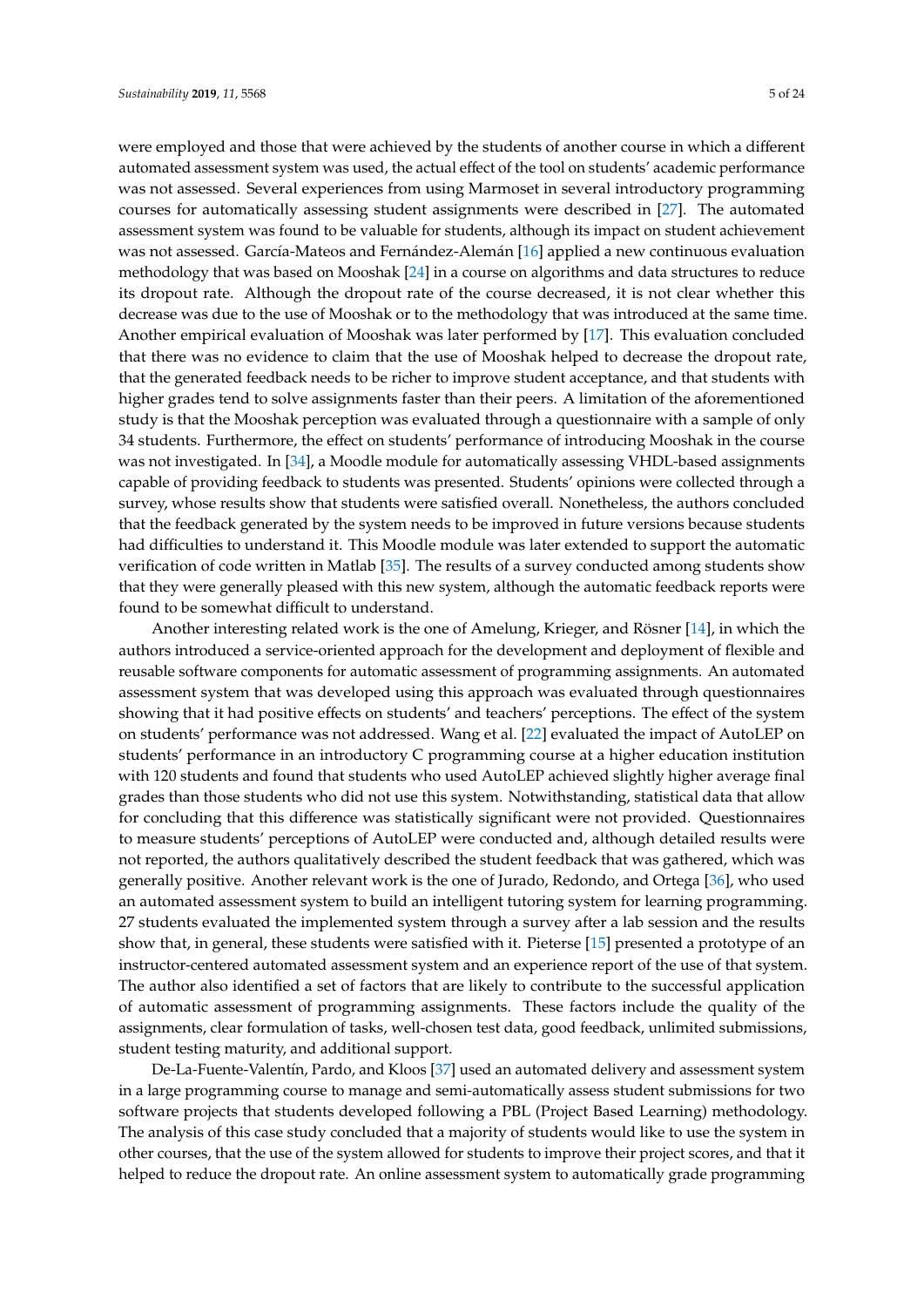assignments was presented by Bai et al. [\[12\]](#page-22-1). Based on empirical data, the study showed that this system allowed instructors to save time and, at the same time, assign more homework and provide quicker feedback. The quality of students' interaction with the assessment system and the impact of its feedback on students' performance were not analyzed. Another recent related work is the one of Bakar et al. [\[38\]](#page-23-8), which reports on the development and evaluation of an automated assessment system. This research work is quite limited, as the evaluation merely consisted of a questionnaire that was answered by 11 lecturers and former students that only addressed perceived usability and perceived effectiveness. Finally, Restrepo-Calle, Ramírez, and González [\[39\]](#page-23-9) examined the interaction between the students and a student-centered automated assessment tool called DOMjudge [\[40\]](#page-23-10) through quantitative analysis, as well as the students' perceptions toward this tool through interviews. The authors found that, on average, students received two pieces of feedback from the assessment tool before finding the correct solution. They also found a positive correlation between final course grades and the percentage of correct solutions submitted to the assessment tool among the total number of attempts. However, no comparison was made between students using the system and students not using it. Based on the results of the interviews, the authors concluded that students believed that DOMjudge had great potential as an assessing and learning tool and that it was a valuable source of feedback, although some students mentioned that this feedback should be broader in terms of explaining or suggesting corrections for the program assessed.

Despite the research that has been carried out so far in the field, more work is needed to better understand the benefits and challenges of using instructor-centered automated assessment systems in computer programming courses. This paper advances the state of the art in this area by examining the effect of using an instructor-centered tool for automatically assessing student programming assignments both on students' perceptions and their academic performance. Novel contributions of this work include a performance comparison of students who used feedback that was provided by an instructor-centered automated assessment system with those who did not, a measure of effectiveness of single instances of automated feedback, and new insights of how students perceive instructor-centered automated assessment systems, including findings regarding how fair students feel the grades generated by these systems are.

# <span id="page-5-0"></span>**3. Description of the Case Study**

#### *3.1. Course Context*

This work examines the effect of using an instructor-centered tool for automatic assessment of student programming assignments on students' perceptions and performance in a web development course at a higher education institution. This course is a core course for third-year students and it is part of the Bachelor's Degree in Telecommunications Engineering from UPM (Universidad Politécnica de Madrid). It lasts one semester and it is worth 4.5 ECTS (European Credit Transfer System) credits, equivalent to approximately 115–135 hours of student work. The course introduces students to web development covering the HTML, CSS, and JavaScript programming languages, as well as the Node.js JavaScript runtime environment. The course methodology is based on lectures that are given by the teachers (students have three class hours per week), which are complemented with videos available on a Moodle platform. The course is divided into two parts: the first part covers HTML, CSS, JavaScript, and an introduction to Node.js, and the second part focuses on web development with Node.js. Each part is separately evaluated, has the same duration and weight in the final grade (50%), and it has to be passed with a grade greater than or equal to 5 out of 10 to pass the course.

The main reason for introducing the automated assessment tool in the course was that its high student-teacher ratio made it impossible to manually assess all of the student programming assignments that a continuous assessment approach requires. This need arose with the construction of the European Higher Education Area (EHEA), which required European universities to adapt their degrees in order to, among other purposes, promote continuous assessment. Nevertheless, the course staff considered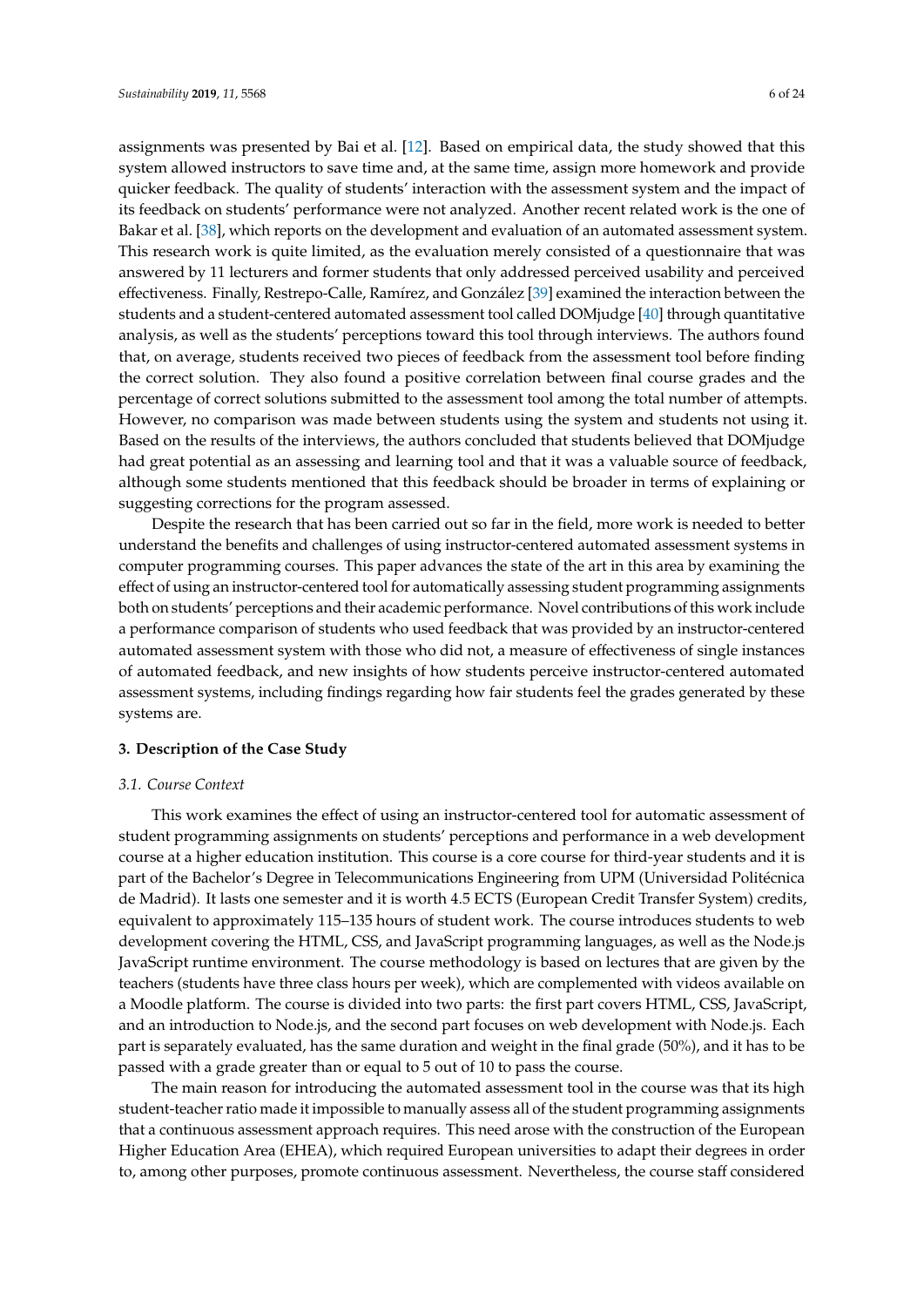it to be appropriate to gradually incorporate it, since it was the first year in which the assessment tool was used in the course, and hence it was used only in the first part.

During the first part of the course, students had to turn in a total of four programming assignments. Three of these assignments consisted of developing client-side web applications by using HTML, CSS, and JavaScript, and the fourth assignment required students to develop a Node.js application. For each assignment, a detailed description of the application to be developed was provided, including a careful specification of its requirements using natural language. The assignments were delivered to students through the Moodle platform used in the course, and students submitted their applications to this same Moodle platform through single files by using common formats (ZIP, RAR, TAR, ...) or through URLs pointing to a public web server. The grades of the programming assignments did not count toward the final grade of the course, but the students were warned that completing them was important to prepare for the course exams.

Students had two opportunities to submit each of the four assignments. First, they had a deadline of one week to deliver the first submission. Once this deadline was reached, a teacher used the automated assessment tool that was addressed in this study to generate a grade and an instance of feedback for each submission. After reviewing the automatic assessment, the teacher published the grades and feedback of the assignment on the Moodle platform of the course. Details regarding the operation of the assessment tool are provided in the next section. Students received the feedback and grades of their first submission one to three days after its deadline, depending on the assessed assignment. Once students received feedback on the quality of their first submission and guidance on how to improve it, they had the possibility to review and improve their application and resubmit it to get a new grade and a new piece of feedback. Students were given one week for delivering this second submission. Subsequently, the teacher used the assessment tool again for assessing the new submissions and published the new grades and feedback on the Moodle platform of the course. This publication took place one to three days after the deadline of the second submission. It is worth pointing out that, although students were encouraged to turn in all programming assignments to prepare for the course exams, it was not mandatory for them to improve and resubmit their solutions. Therefore, there was a group of students who did not use the feedback that was provided by the assessment tool and another group who used this feedback to improve their applications and learn from their mistakes. It is also important to point out that limiting the maximum number of submissions per assignment to two in this course prevented students misusing the automated assessment tool as a trial and error device, an issue that has been often raised in the literature [\[4](#page-21-3)[,5](#page-21-4)[,14\]](#page-22-3). Limiting the number of possible resubmissions forced students to test their own applications and to more thoroughly think about design and testing issues as well as about the quality of their solutions before submitting them for evaluation.

At the end of the first part of the course, the students took a practical programming exam in a computer lab. This practical exam consisted of two equally weighted exercises: one HTML and CSS exercise, and one JavaScript exercise. These exercises aimed to assess the essential practical programming skills that students should have gained through the first part of the web development course.

#### *3.2. Automated Assessment Tool*

This section provides an overview of the automated assessment system used in the web development course described above to automatically grade the programming assignments that were submitted by the students and to provide them with timely feedback.

Although a wide range of automated assessment systems existed [\[4–](#page-21-3)[11\]](#page-22-0), the course staff had to develop a custom assessment tool because no system that met all of the requirements was found. This was not an unusual case since, unfortunately, instructors and educational institutions often have to develop their own assessment systems instead of reusing existing ones. One of the main reasons for this seems to be that existing automated assessment systems for programming assignments are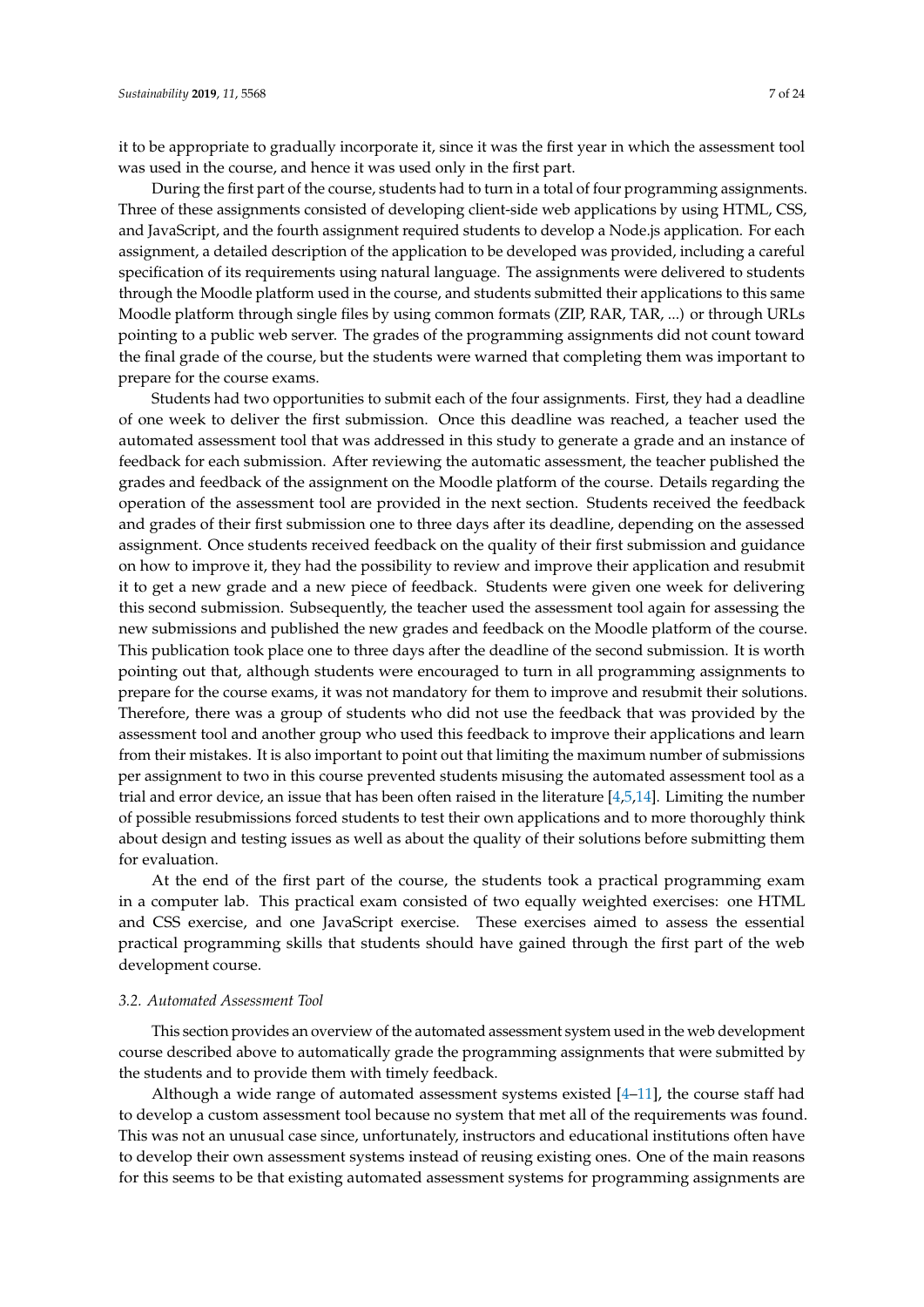generally difficult to extend and to adapt to particular requirements [\[14\]](#page-22-3). The automated assessment tool developed was called IAPAGS, which stands for Instructor-centered Automated Programming Assignments Grading System. This tool was designed in such a way that it meets the following requirements:

- IAPAGS is instructor-centered and its use is transparent for students. These features allowed for incorporating the automated assessment tool into the course without modifying the course methodology or the course syllabus.
- IAPAGS can automatically generate feedback and grades for student programming assignments uploaded through Moodle 2.6 (the version of Moodle used in the course at the time of the study) without modifying the Moodle instance.
- IAPAGS is able to assess client-side web applications that students can submit through a single file by using common formats (ZIP, RAR, TAR, ...) or through a URL pointing to a public web server.
- IAPAGS is able to assess Node.js applications submitted through single files using common formats.
- IAPAGS allows for teachers to define their own test cases and to specify the generated feedback as well as how the grades of the assignments are calculated.
- When using IAPAGS, it is possible to execute the students' source code in a secure environment.

The fact that the IAPAGS tool is instructor-centered implies that the course teachers can start and control the assessment process of the student programming assignments. Before showing the results of an assessment (grade and feedback) to the students, the teachers can review the automatic assessment, and verify the generated grades and feedback. Thereby, if they found an error on the automatic assessment or if they realize a possible improvement, they can modify the tests of the assignment and generate a new set of grades and feedback. Another advantage of the instructor-centered approach is that, since it requires limiting the maximum number of submissions per assignment, it avoids the risk of students misusing the assessment tool on a trial and error basis. Thus, as explained before, it forces students to test their applications and carefully think about their quality before submitting them for evaluation. Furthermore, the use of an instructor-centered automated assessment tool also allows for the course teachers to compare students' submissions in order to verify their uniqueness. In this case study, no plagiarism detection software was used because the assignment grades did not count toward the final course grade, and thus students had no reason to cheat. The major shortcoming of the instructor-centered approach is that students do not receive immediate feedback, since they have to wait for the teachers to verify the results of the automatic assessment. In this case study, the teachers published the results of the automatic assessment on the Moodle platform one to three days after the submission deadline, depending on the assessed assignment.

Another important characteristic of the IAPAGS tool is that it is completely transparent for students. Although it is incorporated into a course, students do not need to be aware of whether their assignments are going to be manually or automatically assessed, they just have to worry about submitting an application that meets all of the requirements that were specified by the problem statement of the assignment. The course teachers could even decide whether to assess a particular assignment manually, automatically, or semi-automatically after students have submitted their works. In the case study that was analyzed in this paper, the students were told that their assignments were going to be assessed using an automated assessment tool, but that the teachers would verify the automatic assessment. It is also worth indicating that IAPAGS can be used for grading programming assignments, but also for grading programming exams.

Figure [1](#page-9-0) represents the workflow for teachers and students when IAPAGS is used in a course for assessing a student programming assignment in order to better illustrate how the IAPAGS tool works. This workflow is comprised of the following 10 steps:

1) First, the course teachers create the programming assignment for the students. On the one hand, the problem statement of the assignment must be elaborated, describing the requirements of a software application that students will have to develop in detail. On the other hand, the teachers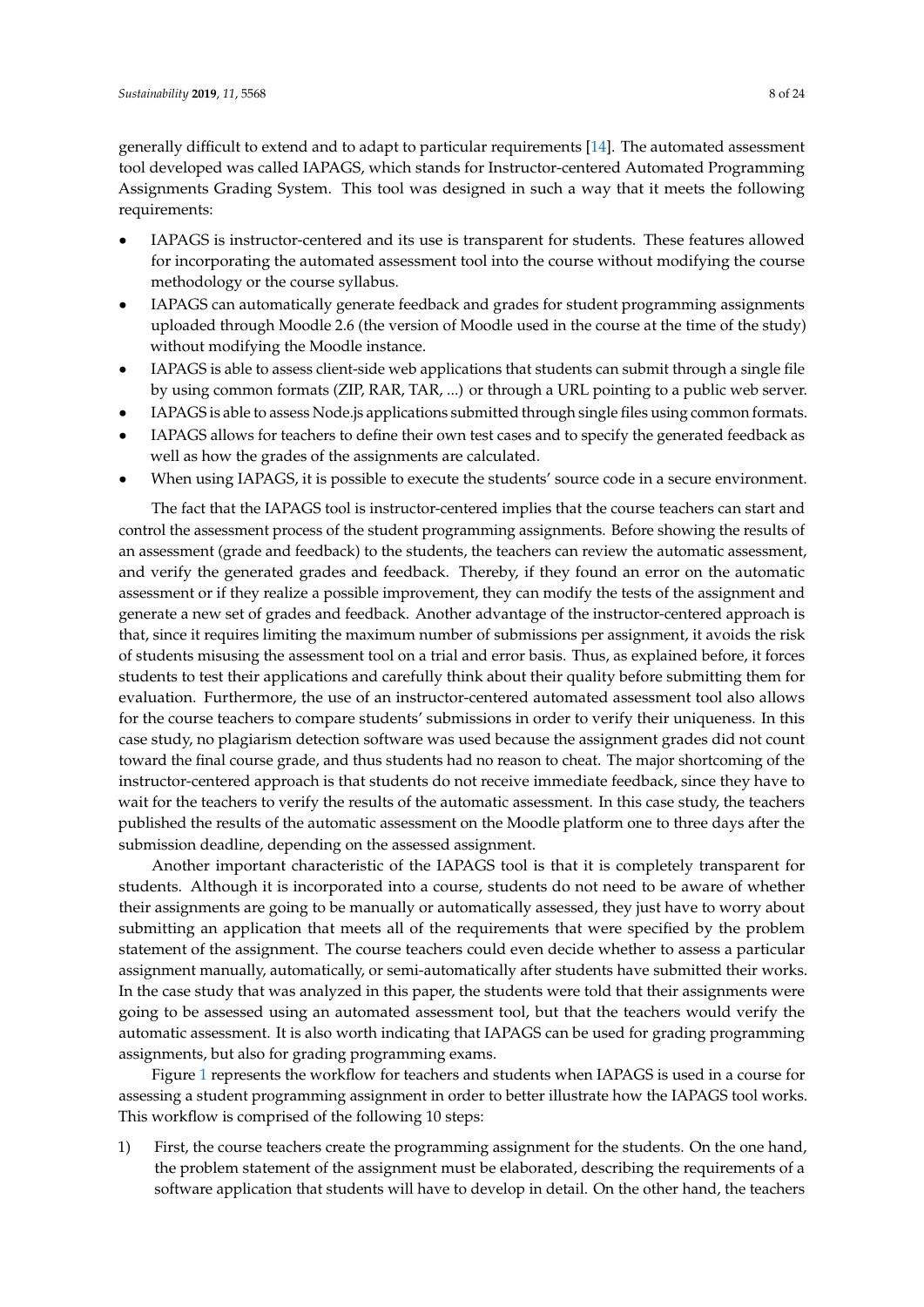must also develop a battery of tests for the IAPAGS tool that will be used to automatically assess the software applications that are submitted by the students. Details about how these tests have to be implemented are provided later in this section. Besides the problem statement and the battery of tests, it is also recommended that the teachers produce a solution for the assignment and test it against its battery of tests.

- 2) The teachers publish the problem statement of the assignment on the Moodle platform of the course. The battery of tests can remain private.
- 3) The students download the problem statement of the assignment. They are given a certain period of time to develop the software application described in this statement and submit that application to the Moodle platform.
- 4) The students develop the requested software application. For this task, the students are free to use any development tool (code text editor, IDE-Integrated Development Environment, debugging tool, ...) that they want.
- 5) The students submit the application they have developed for the assignment to the Moodle platform.
- 6) Once the assignment deadline is reached, the teachers download all of the software applications that were submitted by the students in the previous step to the Moodle platform.
- 7) The course teachers use the IAPAGS tool to generate a grade and an instance of feedback for each student submission. The battery of tests developed for the assignment in the first step is used in order to conduct this automatic assessment with IAPAGS. The output of the automatic assessment that is conducted by IAPAGS consists of two files: a text file containing a report with details about the assessment (errors occurred during the process, grades and feedback for each submission, the result of each individual test and the score given by these tests, messages for instructors, paths of the files and URLs assessed, ...), and a Moodle compliant CSV file that contains all of the grades and feedback for the assessed submissions.
- 8) The teachers review the results of the automatic assessment performed by the IAPAGS tool. At this point, they can fix errors or make improvements in the assessment (e.g., by providing more detailed feedback for certain issues or by generating more accurate grades). To do this, the teachers should modify the assignment's battery of tests and then perform a new automatic assessment. In this phase of the assessment process, the teachers also have the option of comparing students' submissions to detect plagiarism.
- 9) After verifying the results of the automatic assessment, the course teachers import the CSV file that was generated by the IAPAGS tool (in step 7) to the Moodle platform to add the generated grades and feedback to the course gradebook, which makes this information available to the students.
- 10) The students can see the results of the automatic assessment: the grade of their assignment and feedback on their submission. Based on this feedback, the students can improve their application and, if the course teachers allow it, resubmit it to get new feedback and a better grade.

The architecture of the IAPAGS assessment tool is comprised of three main components, as shown in Figure [2:](#page-10-0) the assignment manager, the submission manager, and the assignment test suite file. Teachers interact with the IAPAGS tool while using a command-line interface. The assignment manager processes the instructions that are given by the teachers via this interface. This component is also in charge of retrieving all of the student assignment submissions from the file system and delivers them, one by one, to the submission manager for their assessment. When the assignment manager invokes the submission manager, it processes and verifies the submission. If the submission file needs to be uncompressed, parsed in order to extract a URL or treated in some other way, this task is performed by the submission manager. After verifying a submission, this component runs the test suite of the assignment (defined in the assignment test suite file) against this submission by using Mocha [\[41\]](#page-23-11), which is an open source JavaScript test framework that runs both on Node.js and in the browser. The submission manager monitors the execution of the tests defined by the assignment test suite and generates an assessment report based on the results of such tests. This report contains detailed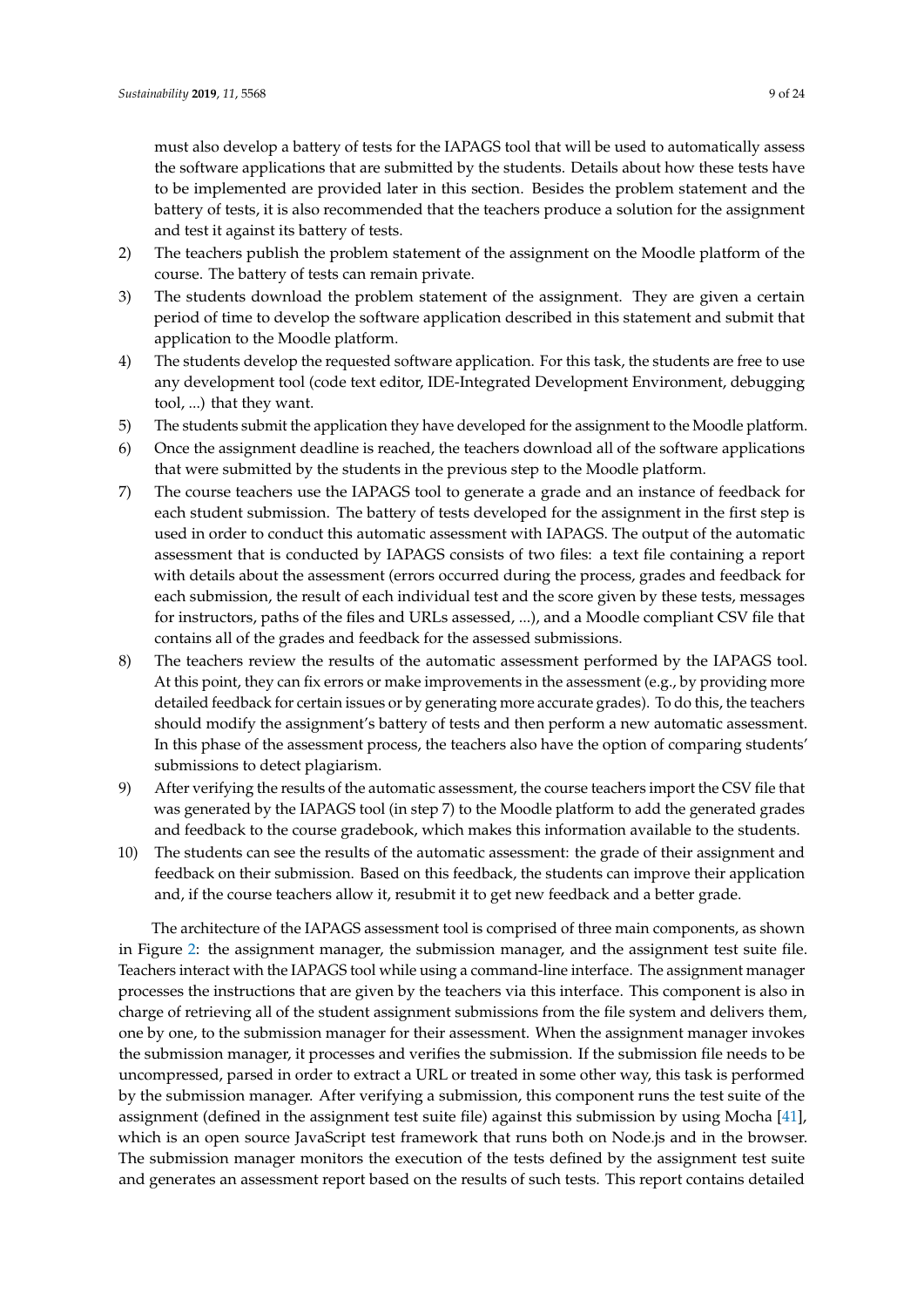information on the conducted assessment, including the identifier of the submission in Moodle and the student name (obtained from the name of the submission file), the identifier of the assignment in Moodle (obtained from the assignment test suite file), errors that occurred during the assessment, path of the file or URL assessed, the grade for the submission on a 0–100 scale, feedback for the student, and messages for the instructors. Besides, this report includes, for each test run, its result (pass or fail) and the score with which it contributes to the assignment grade.

<span id="page-9-0"></span>

**Figure 1.** Workflow of the Instructor-centered Automated Programming Assignments Grading System (IAPAGS) tool.

IAPAGS tool. However, the assignment test suite file must be produced by the course teachers for nance toon the week, the assignment test suite me mast be produced by the celled teachers for each assignment, as mentioned in the first step of the IAPAGS workflow. This file should define a file. The IRC assignment, as increased in the moved per the intrine while while the should define a common collection of tests for assessing the student submissions of a specific assignment. As IAPAGS uses the Mocha JavaScript testing framework [\[41\]](#page-23-11) for conducting the automatic assessment, these tests should be developed for this framework. The assignment test suite files that teachers must create for automatically assessing the programming assignments with the IAPAGS tool have the same structure automatically assessing the programming assignments with the IAPAGS tool have the same structure and internation material material manager in the submission material of the submission manager and verified and a standard test suite for Mocha. The only difference is that teachers should use a specific syntax for naming the test suite to indicate the identifier of the assignment in Moodle, as well of extra dynamics maning the test state to manage in addition of the assignment in the submission, the measure the formaling are among the assignment test in the assignment test assigned secret (net, their weight), recast that<br>students in case of success, feedback for students in case of failure, warning messages for students, messages for instructors, and error messages. Therefore, teachers only need to know how to use the messages for instructors, and error messages. Therefore, teachers only need to know how to use the mostages for managers, and error mostager more text contracted by the assignment test defined by the test framework and this syntax to develop their own batteries of tests for the IAPAGS tool. such a suite and generates and generates and generates  $\frac{1}{2}$  and  $\frac{1}{2}$  and  $\frac{1}{2}$  report  $\frac{1}{2}$  report  $\frac{1}{2}$  report  $\frac{1}{2}$  report  $\frac{1}{2}$  report  $\frac{1}{2}$  report  $\frac{1}{2}$  report  $\frac{1}{2}$  report  $\$ Teachers with knowledge of Mocha can start using IAPAGS almost immediately, given that the syntax<br>is seems straightforward. It is also swerth mantioning that Mocha allows for weing different accertion is very straightforward. It is also worth mentioning that Mocha allows for using different assertion The assignment manager and the submission manager are part of the core software of the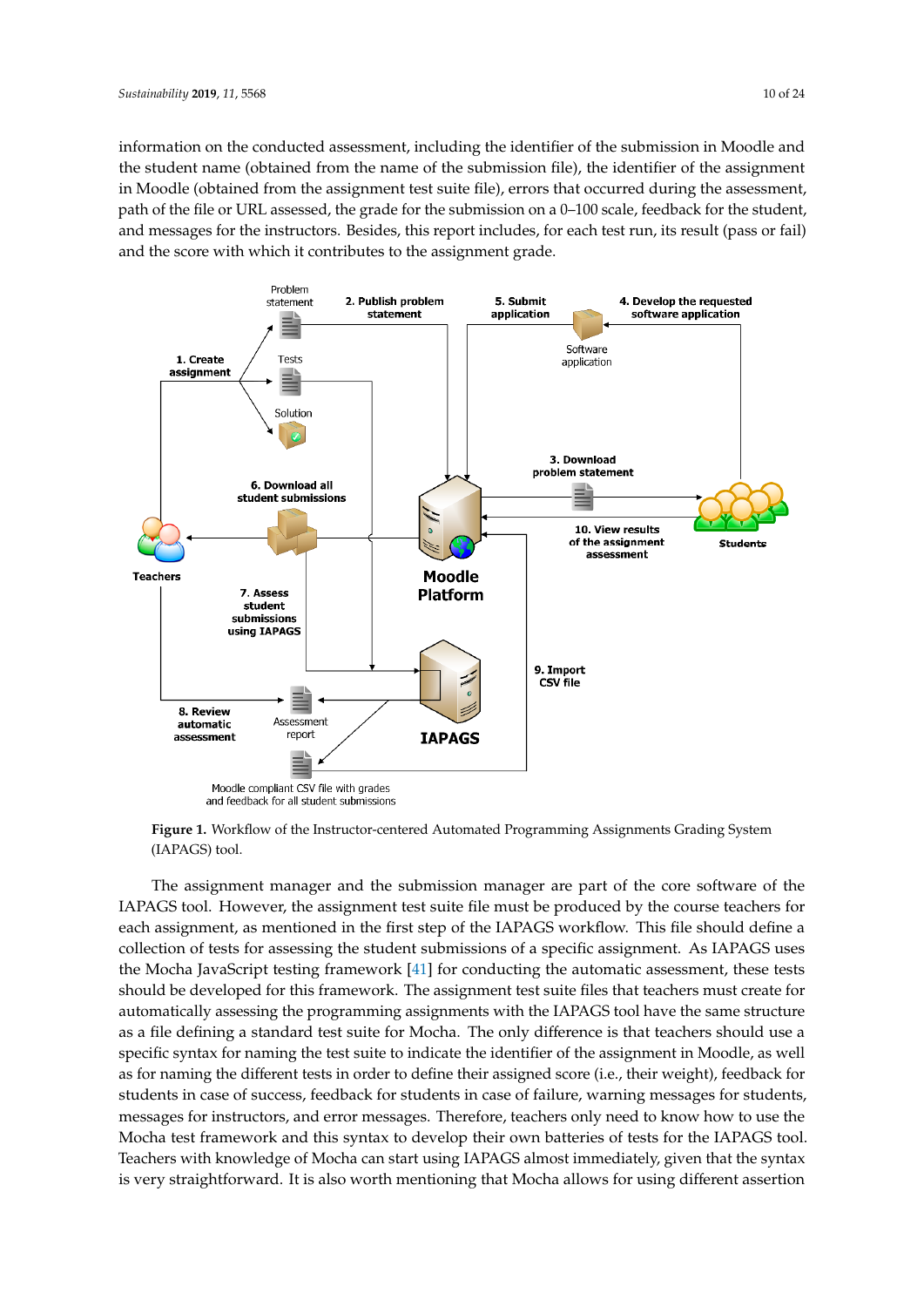libraries for writing the tests, including Chai [\[42\]](#page-23-12), the assertion library used in the case study that was reported in this paper.

<span id="page-10-0"></span>

**Figure 2**. Architecture of the IAPAGS tool. **Figure 2.** Architecture of the IAPAGS tool.

based on the execution of the tests defined in the assignment test suite file, this report is returned to the assignment manager. The assignment manager stores all of the results that were provided by the submission manager, and continues to invoke it until there are no more submissions to assess. IAPAGS allows for setting a time limit for testing submissions in such a way that, if the submission manager exceeds this time to assess a submission, the assignment manager aborts the assessment and generates a report for this submission that includes a timeout error. This time limit is an essential  $\frac{1}{10}$  feature for automated assessment systems, because the code of the applications that are submitted by the students can contain infinite loops or infinite recursions. In this regard, Restrepo-Calle, Ramírez, and González [\[39\]](#page-23-9) found that nearly 12% of the errors made by the students that were identified by an automated assessment system were because the program under evaluation exceeded the maximum run-time that was allowed. Once all of the submissions have been assessed, the assignment manager generates a final assessment report by aggregating the results of all submission assessments. Teachers can read this report to review the results of the automatic assessment that was conducted by IAPAGS. Additionally, the assignment manager generates a Moodle compliant CSV file containing all the grades and feedback for the assessed submissions. The aim of this file is to enable teachers to easily add these grades and feedback to the course gradebook in Moodle. Therefore, the output of an automatic assignment assessment conducted by the IAPAGS tool consists of a report with detailed information regarding the performed assessment, including messages for the course teachers, and a file for allowing these teachers to import to Moodle the grades and feedback generated by IAPAGS for the assessed student assignment submissions.<br> $\frac{1}{2}$ Once the submission manager has generated a report with the results of a submission assessment

 $\mathbf{S}$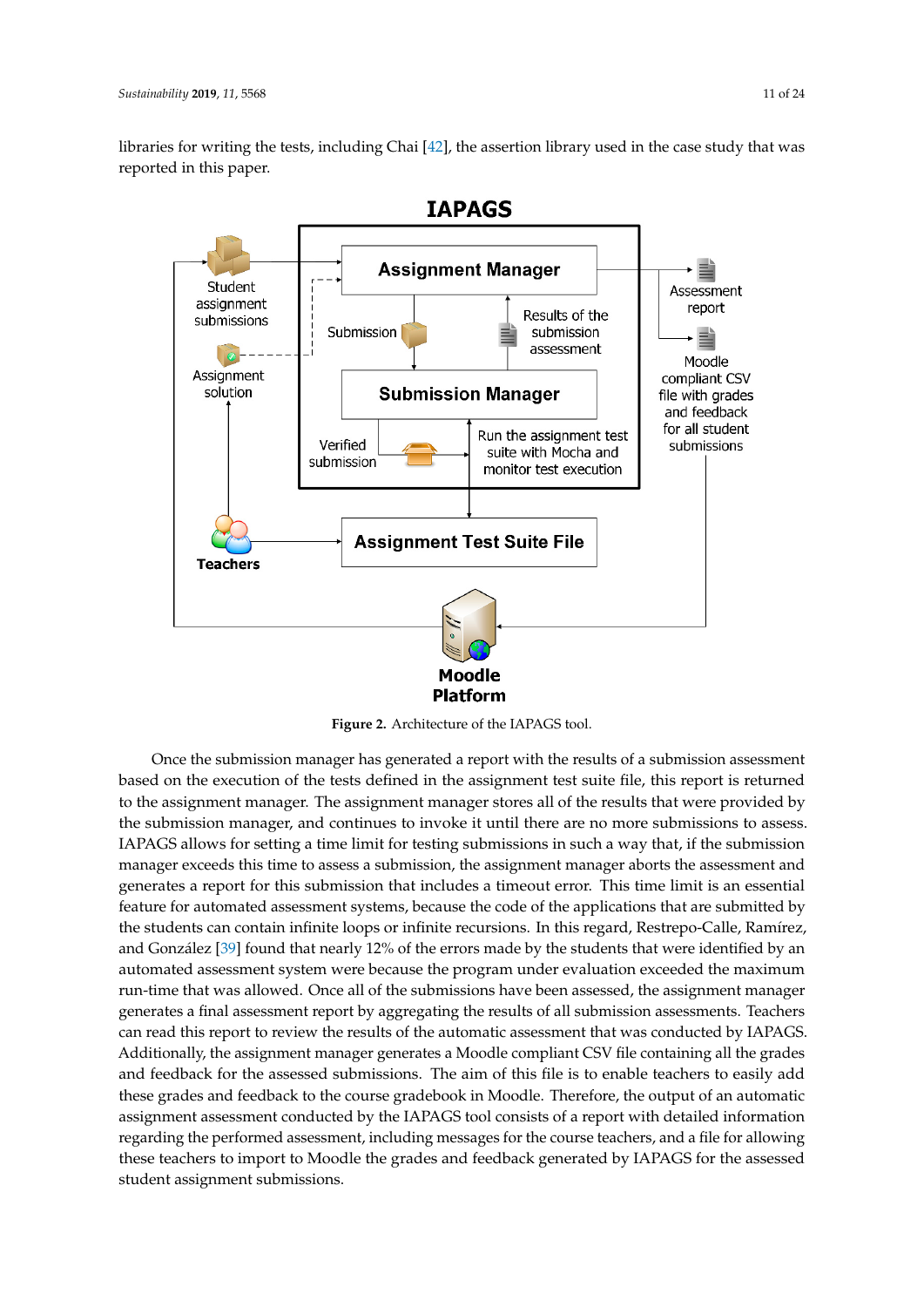When teachers create an assignment to be automatically assessed with IAPAGS, they draft the problem statement, create a test suite, and, although it is not required by the IAPAGS tool, they also generally develop a solution for the assignment. Teachers can use the IAPAGS tool to test this solution against the assignment test suite and check that the generated grade is the maximum and the generated feedback is as expected in order to verify the correctness of the assignment solution (as well as of the tests).

It is worth noting that IAPAGS needs to run the applications that are developed by the students in order to automatically grade them, which is a risky task, since these applications might have malicious code or bugs that lead them to attempt actions that could cause damage to the computer in which the tool is executed. Therefore, in order to execute the students' source code without security risks, teachers should use the IAPAGS tool from a secure environment (or sandbox environment).

Regarding privacy, it should be clarified that IAPAGS does not permanently store any data. The files of the student assignment submissions that are downloaded by the teachers from Moodle can be deleted after conducting the automatic assessment with IAPAGS. Similarly, the assessment report and the Moodle compliant CSV file containing all of the grades and feedback for the assessed submissions can be deleted after reviewing the results of the automatic assessment and importing the generated grades and feedback to the course gradebook. Therefore, all private data are only stored permanently on the Moodle platform of the course.

Finally, it is important to mention some limitations of the IAPAGS automated assessment tool. The current version of IAPAGS only supports Moodle 2.6, although it would be easy to modify the tool to support other learning management systems, as long as they allow downloading student assignment submissions and importing grades and feedback. Another relevant limitation of IAPAGS is that it can only be used to automatically grade software applications that can be tested by using the Mocha JavaScript testing framework. An additional limitation of IAPAGS, which is a common limitation of all automated assessment systems that use test-based grading approaches (i.e., systems that automatically assess the functionality of students' code through batteries of tests), is that when the assessment system is unable to successfully execute or interpret a software application submitted by a student due to errors in the source code (and thus is also unable of running the tests), the programming assignment is graded with a zero and the feedback that is provided to the student is generic. This same behavior occurs when the software application under evaluation exceeds the maximum run-time that is allowed.

## <span id="page-11-0"></span>**4. Evaluation Methodology**

The objective of the evaluation was to analyze the effect of using the IAPAGS instructor-centered automated assessment tool on students' perceptions and performance in the web development course previously described.

Data regarding the students' perceptions toward the IAPAGS tool were collected through an online survey, which was administered to all students at the end of the first part of the course after publishing the exam grades. Participation in the survey was anonymous and voluntary in order to garner the most honest responses. The survey included two initial demographic questions (age and gender), a closed question about how difficult students find learning programming, a list of statements with which students needed to agree or disagree using a five-point Likert scale, and an open-ended question asking students for suggestions and additional comments. The survey included elements addressing the key aspects of the automated assessment tool: overall opinion, usefulness of the generated feedback, usefulness and fairness of the generated grades, quickness, motivation, and suitability of the system to be used in similar courses. The survey sample was composed of a total of 94 students.

Two data sources were used in addition to the student survey to evaluate the effect of IAPAGS on the students' performance: the grades of the student assignment submissions and the grades of the practical programming exam. On the one hand, the grades of the student assignment submissions allowed for examining to what extent the feedback that was provided by the automated assessment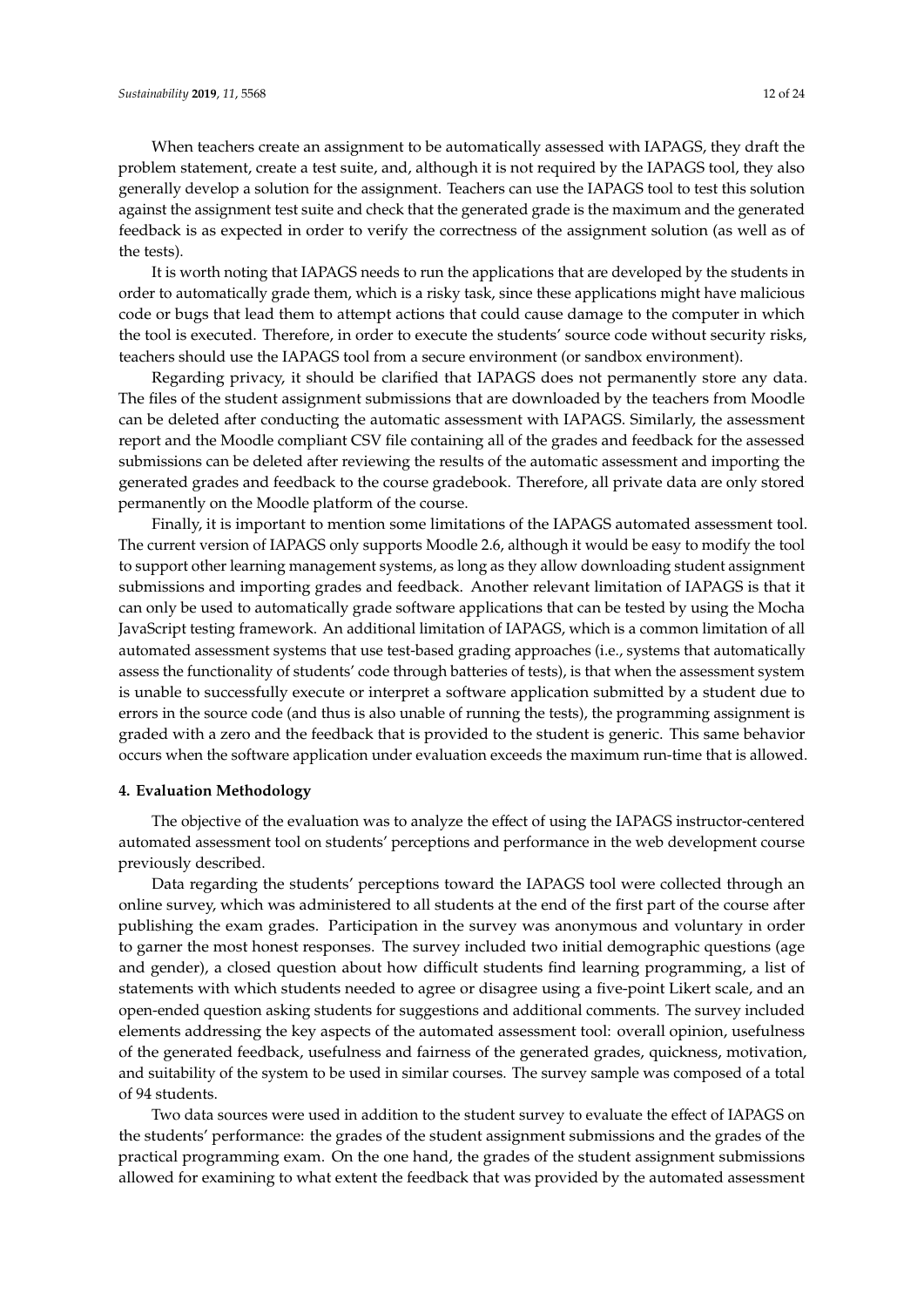tool was useful for students to improve their initial solutions. On the other hand, the grades of the practical programming exam allowed for determining whether those students who used the feedback generated by the automated assessment tool outperformed their peers. A particular characteristic of this study is that the instructor-centered automated assessment tool was incorporated into the course in such a way that students only had two opportunities to submit each of their four programming assignments: one before receiving any feedback and another one after receiving feedback on their first submission automatically generated by the tool. The grades of student assignment submissions were used to perform a comparison between the grades of the first submissions and those of their corresponding resubmissions. This comparison allowed for measuring the effect of single instances of feedback generated by IAPAGS on students' performance, since it compared the grades of the assignment submissions before and after the students made use of such feedback. With the purpose of obtaining a reliable measure of this effect, only those pairs of student assignment submissions for which both a first submission and a resubmission existed were used for the comparison analysis. Thereby, this analysis involved 348 student assignment submissions (76 for the first assignment, 110 for the second one, 126 for the third, and 36 for the fourth), half of which corresponded to first submissions and the other half to resubmissions. Lastly, comparing the exam grades that were achieved by the students who used the feedback that was generated by the tool with the grades of those who did not use it was also used to assess the effect of the IAPAGS instructor-centered automated assessment tool on students' performance. A total of 240 students took the exam, of which 111 (46%) had used the feedback generated by the automated assessment tool during the course.

#### <span id="page-12-0"></span>**5. Results and Discussion**

#### *5.1. Student Survey*

The sample of the student survey consisted of 94 students, 69 males (73%) and 25 females (27%), 20–29 years of age ( $M = 20.9$ ,  $SD = 1.3$ ). With regard to the question about the difficulty of learning programming, around half of the students (53%) stated that they did not find programming an especially difficult subject, whereas 12% stated the opposite and the remaining 35% neither agreed nor disagreed with that statement. The results of the survey are shown in Table [1,](#page-13-0) including, for each question, the mean (M) and standard deviation (SD).

The overall opinion of the IAPAGS automated assessment tool recorded a mean of 3.1 on a 1–5 scale and the students clearly answered that they prefer to have the reports generated by the assessment tool rather than not have feedback at all  $(M = 4.3, SD = 1.0)$ . Furthermore, the results indicate that using the IAPAGS tool in the course allowed for increasing the students' motivation to complete their programming assignments ( $M = 3.7$ ,  $SD = 1.2$ ). The fact that students' motivation increases when they know that their submissions are actually going to be reviewed was also observed by [\[11,](#page-22-0)[14\]](#page-22-3). Taking into account that, in previous years, no feedback or grades could be provided to the students on their programming assignments due to the high student-teacher ratio of the course, the results clearly show that the incorporation of the automated assessment tool into the course was very beneficial. A similar conclusion was reached by Restrepo-Calle, Ramírez, and González [\[39\]](#page-23-9) through quantitative analyses, who determined that DOMjudge [\[40\]](#page-23-10) offered a more comprehensive feedback to the students of a programming course than the one they would have received using just a compiler. Consistent findings were also published by [\[34](#page-23-4)[,35\]](#page-23-5), who surveyed students of previous courses and found that they agreed that the inclusion of an automated assessment system notably enhanced the learning experience.

Although the mean overall opinion was higher than the Likert scale midpoint, it is worth pointing out that nearly one of every three students had a negative opinion about the IAPAGS tool. One of the main reasons for this is that a significant percentage of students found the feedback generated by the tool hard to understand (44%) and not very useful (39%). These results are consistent with those that were reported in some previous studies that evaluated the use of other systems for automatically assessing student programming assignments. For instance, García-Mateos and Fernández-Alemán [\[16\]](#page-22-5)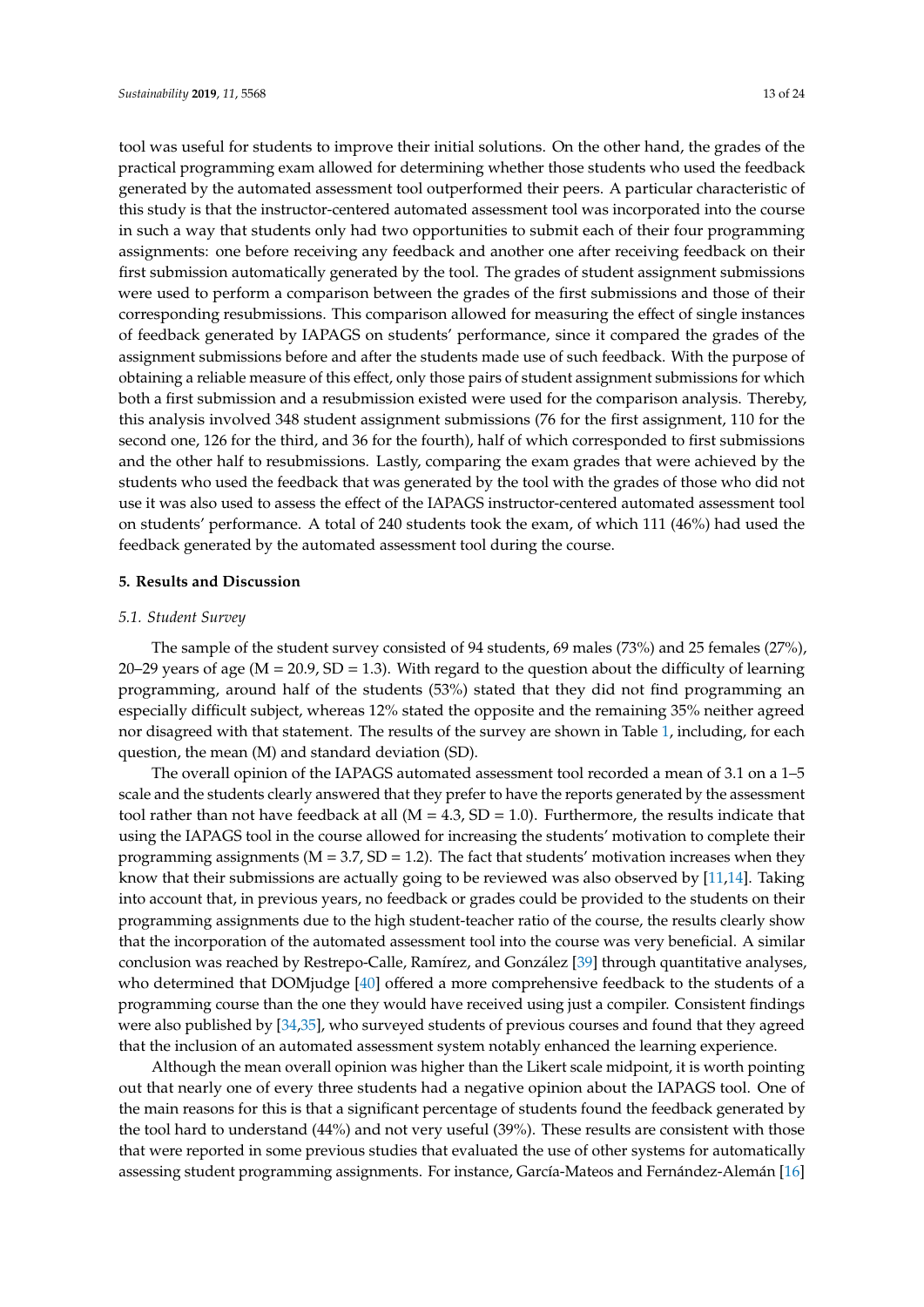claimed that the feedback that was provided by Mooshak [\[24\]](#page-22-15) should be improved in the future and [\[17\]](#page-22-6) reported that students found Mooshak's feedback poor after conducting a survey. In the work carried out by Gutiérrez et al. [\[34\]](#page-23-4), although a majority of students surveyed found the feedback provided by an automated assessment system somewhat useful, the authors concluded that this feedback needs to be improved, because students experienced difficulties to understand it. Similarly, Ramos et al. [\[35\]](#page-23-5) conducted a student survey and reported that students found the automatic feedback reports generated by an assessment system somewhat complicated to understand. In another previous study [\[39\]](#page-23-9), some interviewed students complained about the richness of the feedback that was provided by DOMjudge. Somewhat contradictory findings that are related to automated feedback usefulness have also been reported in the literature. For example, Spacco et al. [\[27\]](#page-22-18) carried out a student survey and reported that 67% of students who had used Marmoset in a programming course stated that they were able to make good use of feedback provided by this automated assessment system, whereas a minority (24%) disagreed with this statement. In the study conducted by Jurado, Redondo and Ortega [\[36\]](#page-23-6), 67% of the students who had used an automated assessment system during a programming lab session indicated, through a survey, that the explanations that were provided by the system agreed with the delivered solutions, and 89% thought that the test cases were useful.

<span id="page-13-0"></span>

| Question                                                                                                                                                               | M   | <b>SD</b> |
|------------------------------------------------------------------------------------------------------------------------------------------------------------------------|-----|-----------|
| Please, state your level of agreement with the following statements:<br>(1 Strongly disagree-5 Strongly agree)                                                         |     |           |
| My overall opinion of the automated assessment tool is positive.                                                                                                       | 3.1 | 1.2       |
| I prefer the reports (i.e., feedback and grades) generated by the automated assessment tool<br>rather than not receiving any feedback at all                           | 4.3 | 1.0       |
| I complete the programming assignments with greater motivation if I know that I am going<br>to receive feedback and a grade generated by the automated assessment tool | 3.7 | 1.2       |
| The reports generated by the automated assessment tool were easily understandable                                                                                      | 2.7 | 1.2       |
| The reports generated by the automated assessment tool were useful                                                                                                     | 3.0 | 1.3       |
| I have improved my software applications thanks to the reports generated by the automated<br>assessment tool                                                           | 3.0 | 1.2       |
| The feedback generated by the automated assessment tool allowed me to discover bugs in<br>my software applications that otherwise would have remained unnoticed        | 3.0 | 1.3       |
| I believe that the reports generated by the automated assessment tool were provided quickly                                                                            | 3.0 | 1.2       |
| The grades generated by the automated assessment tool were fair                                                                                                        | 2.5 | 1.2       |
| I would like this type of automated assessment system to be used in other<br>programming subjects                                                                      | 3.2 | 1.4       |

**Table 1.** Results of the student survey on the IAPAGS tool ( $N = 94$ ).

A reason why some students found the feedback of little use and hard to understand in this study is because the code of some of the applications they submitted for assessment contained infinite recursions or infinite loops, and in these cases the feedback that was generated by the automated assessment tool used in the course consisted just in a generic error message, without clearly indicating the source of the error. Future versions of the tool should be able to provide meaningful specific feedback when these errors occur. Another reason was the fact that students used, for their own testing, a different web browser than the one used by the automated assessment tool. Ideally, all the HTML5 features should work in the same way in all HTML5 compliant web browsers. However, the reality is that the support of this standard slightly differs in the different web browsers and hence a web application might behave distinctly depending on the web browser used. Thus, in some cases, the web applications that were submitted by the students worked correctly on their web browsers, but produced errors when evaluated by the assessment tool. A finding that was similar to the previous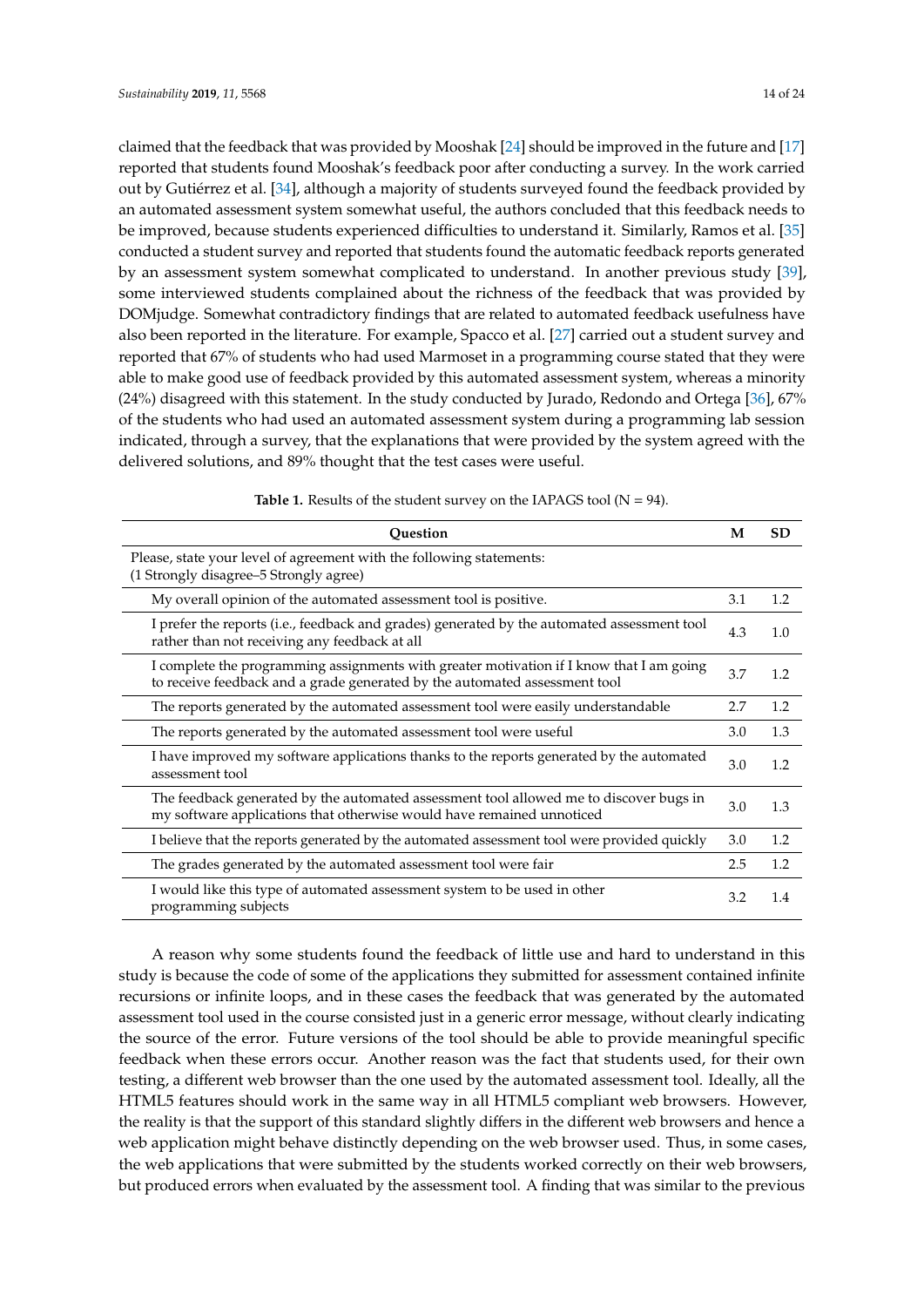one was reported by Rubio-Sánchez et al. [\[17\]](#page-22-6), who pointed out that the major source of dissatisfaction with Mooshak's feedback was the fact that students used a different compiler so that, although their programs worked correctly on their computers, they produced errors on Mooshak's server. In the case study addressed in this paper, some students even submitted applications whose code contained errors that were not raised by their web browsers (for being laxer about code structure), but that prevented the web browser used by the automated assessment tool to load such applications. In these cases, given the impossibility of running the tests, the feedback provided to the students was also generic. A possible solution for future years would be to force students to perform the testing with a specific web browser instead of allowing them to choose it freely, as the different HTML5 compliant web browsers do not operate in the same way. It should be noted that the reasons exposed in this paragraph are supported by the comments students made in the open-ended question. In general, in these comments, students expressed that the feedback generated by the automated assessment tool should be more extensive, more accurate, and better explain how to fix the reported errors.

Regarding the usefulness of the generated feedback, it is also worth mentioning that, in this study, around 36% of the surveyed students stated that the automated assessment tool allowed for them to improve the software applications that were developed for the assignments, as well as to discover bugs in such applications that otherwise would have remained unnoticed. In this regard, Gutiérrez et al. and Ramos et al. [\[34](#page-23-4)[,35\]](#page-23-5) also provided evidence by means of student surveys that automated assessment systems can help students to detect bugs. Moreover, Ramos et al. [\[35\]](#page-23-5) found that, like in this study, students were, on average, neutral to the statement claiming that the automated feedback was useful for amending their works. In conclusion, the results that were obtained in the student survey related to automated feedback usefulness strongly evidence that the feedback provided by the IAPAGS tool on the programming assignments brought several benefits to the students, but it has significant room for improvement.

When inquiring about the time that they had to wait before accessing the assessment results of the programming assignments, students neither agreed nor disagreed with the statement that these results were provided quickly  $(M = 3.0, SD = 1.2)$ . In the comments section of the survey, several students suggested immediately providing the feedback, as well as increasing the number of allowed submissions (some students expressed that they would like to have unlimited submissions) in order to have more opportunities to correct the errors that were detected by the tool. The main disadvantage of instructor-centered automated assessment systems with respect to other types of automated assessment systems is the lack of immediate feedback after each submission. The results of this survey suggest that, although students clearly prefer instant feedback, instructor-centered automated assessment systems can also be used to provide them with timely feedback. With respect to the other request of the students, although it is obvious that they do not like to have a limited number of allowed submissions for each programming assignment, this limitation is necessary for pedagogical reasons, since otherwise there is a risk of students misusing the assessment tool as a trial and error system. This incorrect application of automated assessment systems, which has been noticed by previous research works [\[4](#page-21-3)[,5](#page-21-4)[,14\]](#page-22-3), should be prevented, since it can have negative effects on students' learning.

Regarding the grades for the programming assignments that were generated by the automated assessment tool, more than half of the students (54%) thought that these grades were unfair, whereas only a 26% perceived such grades as fair (the remaining 20% were neutral about grading fairness). In the open-ended question of the survey, there were some complaints about the low grades that the automated assessment tool generated in some cases. There was also a complaint that the automatic assessment approach did not take into account the effort that was invested by the students in order to implement additional features in the applications. Criticisms on this issue were expected, because, as already indicated by Douce et al [\[4\]](#page-21-3), a disadvantage of automated assessment systems is that they cannot award additional marks for creative design or innovative solutions. In view of these results, it becomes clear that, besides the perceived quality of the feedback, another reason why a considerable percentage of the students had a negative opinion on the automated assessment tool was that they thought that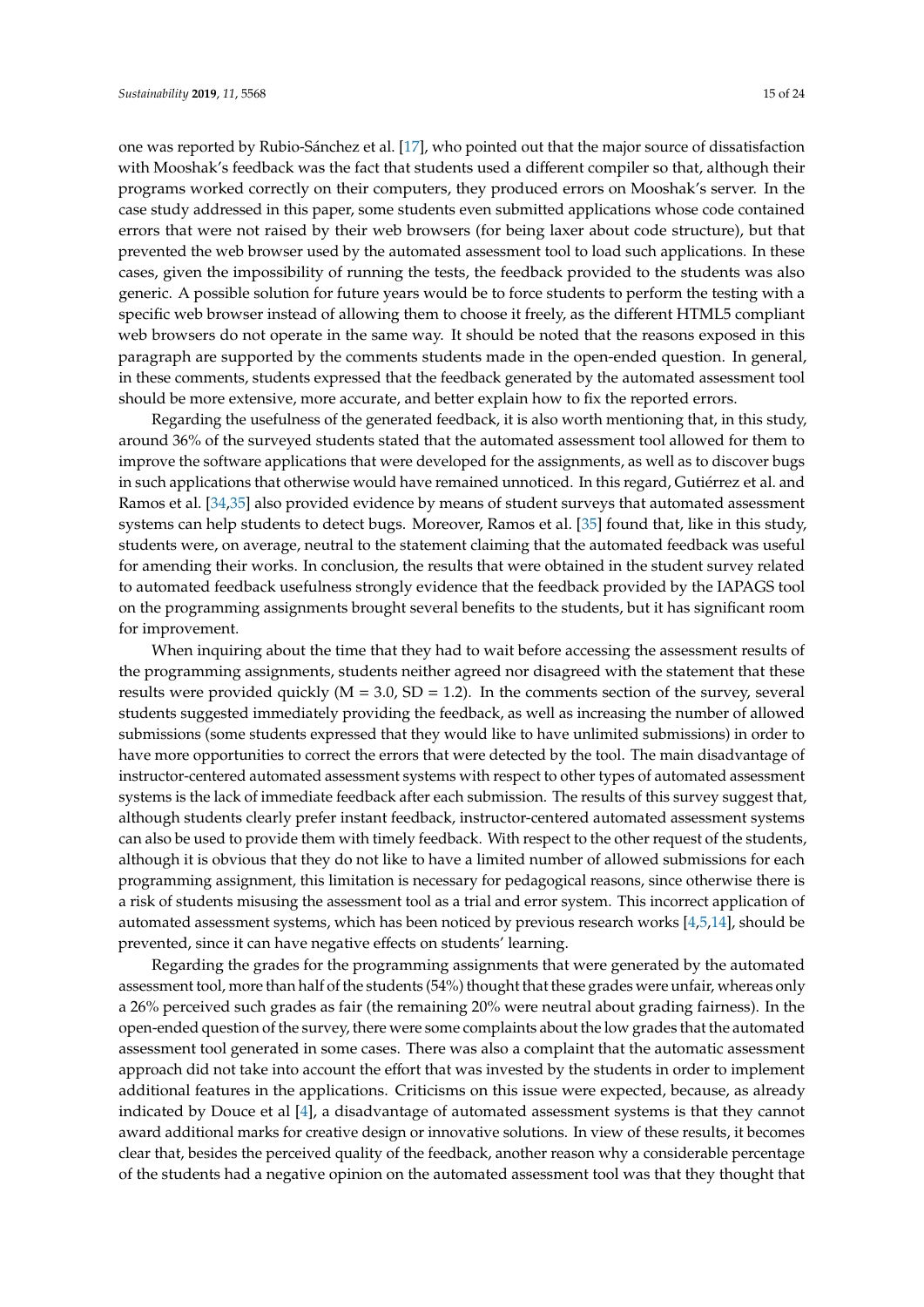the generated grades were unfair. The main reason for which a majority of students perceived the grades as unfair was because they made certain errors that caused the automated assessment tool to misgrade the actual value of their effort. For example, when the students misspelled the name of a JavaScript function in a programming assignment, although this error could be considered small and not indicative of the programming skills for which they are being evaluated, the automated assessment tool graded the assignments very severely. Therefore, in these cases, students probably achieved lower grades than if the assignments had been manually assessed by a teacher. Other errors that were made by the students that caused the assessment tool to generate unfair grades in some cases were the inclusion of infinite recursions or infinite loops, as well as errors in the HTML code that prevented the web applications to be loaded by the web browser that was used by the assessment tool for not being fully compliant with the HTML5 standard. In these cases, besides not receiving accurate feedback (as explained above), the students were graded with a zero because the assessment tool was unable to successfully execute the tests against the submitted application. Naturally, in these cases, the students were strongly disappointed with the provided assessment results. Morris [\[18\]](#page-22-7) had already observed that there is a number of errors that students can make that, although minor, can cause any automated grading system to be more severe than intended. He also developed a categorization of these errors, which was composed by the following six categories: naming errors, output format errors, indirect dependency, direct dependency, infinite loops, and infinite recursion. The findings reported in this study constitute a novel contribution to the field, as no work was found in the literature reporting empirical data on students' perceptions regarding grading fairness of automated assessment systems for programming assignments.

When asked about the possibility of using an automated assessment system similar to IAPAGS in other programming subjects, a majority of students (68%) were neutral or agreed with that possibility. Given that, according to the survey results, the students clearly prefer to be provided with feedback automatically generated by IAPAGS rather than not being provided with any feedback, the main reason why a notable number of students disagree with this possibility seems to be the negative perceptions of grading fairness. A measure that could be adopted to alleviate these negative perceptions is to perform an additional verification of the applications immediately after their submission, and allow for the students to repeat such submissions when the assessment tool is unable to execute or interpret the submitted application. Thereby, cases where students do not receive accurate feedback or are graded with a zero for this reason would be eradicated. Another measure that could be very helpful is to provide students with strong guidance regarding the use of the automated assessment tool at the beginning of the course, which encourages them to pay special attention to aspects such as naming, infinite loops, debugging, and testing.

In general, in the comments section of the survey, students stated that they strongly believe that the provided assessment results were much better than nothing. Furthermore, they praised the potential of the automated assessment tool that was used in the course, although they expressed that this tool should be improved for future years, especially in terms of grading fairness as well as the accuracy and readability of the automated feedback. A few students complained about the programming assignments being too demanding and several suggested resolving the programming assignments in class after the submission deadlines as well as to do more practical exercises during the lessons. This fact suggests that, although automated assessment systems can drastically reduce the teachers' workload by avoiding manual assessment, there is still a need for teachers to guide students toward successfully solving programming assignments.

Finally, perceptions of students who find programming especially difficult to learn were compared with those of students who do not by means of a Student's t-test. Regarding this point, it is worth highlighting that students who claimed to have less difficulties in learning programming had a better overall opinion on the automated assessment tool ( $M = 3.2$ ,  $SD = 1.3$  vs.  $M = 2.7$ ,  $SD = 1.1$ ), and found the reports that were generated by it more useful  $(M = 3.1, SD = 1.2$  vs.  $M = 2.7, SD = 1.2$ ) and less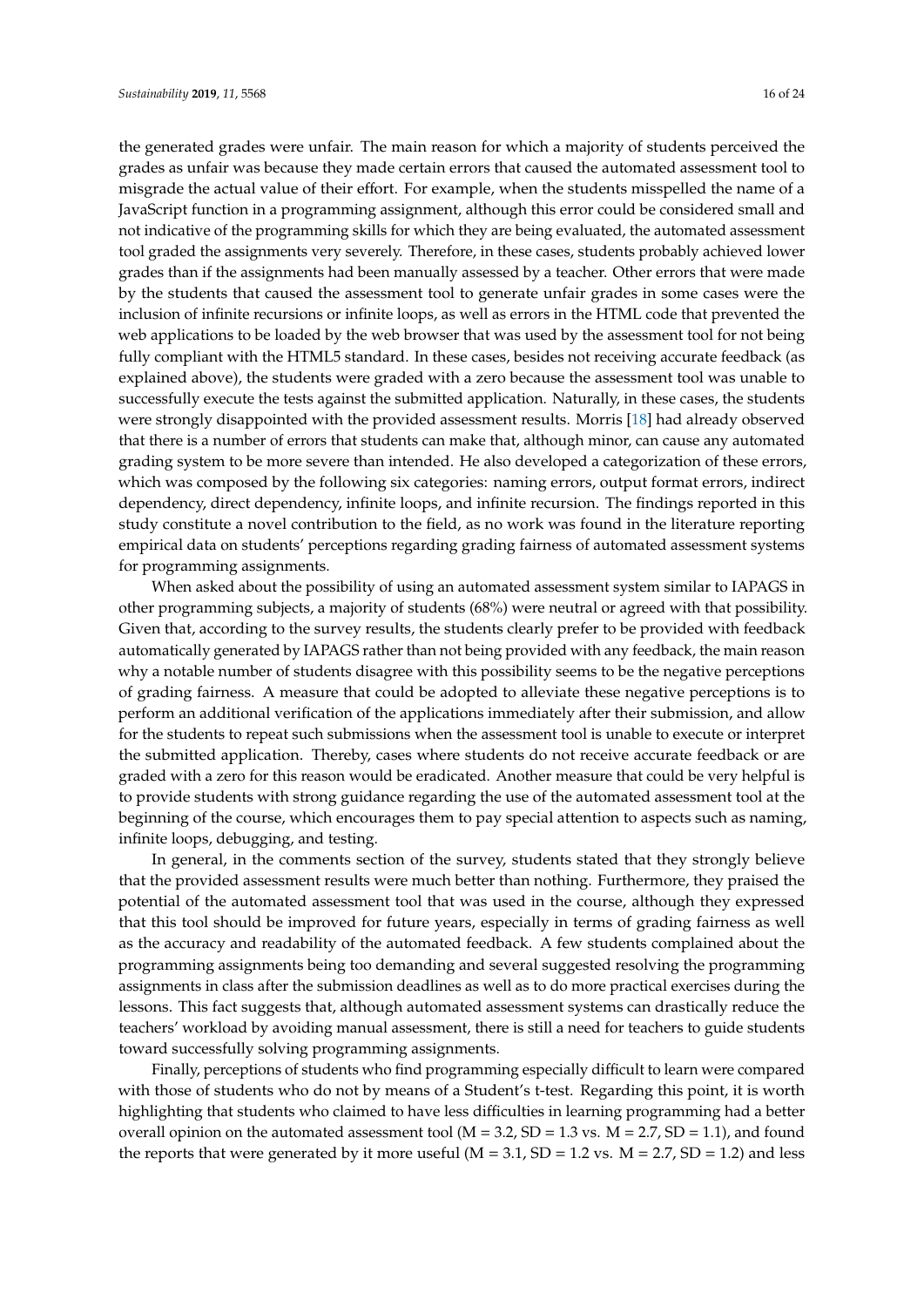hard to understand ( $M = 2.8$ ,  $SD = 1.2$  vs.  $M = 2.3$ ,  $SD = 0.9$ ). However, none of these differences was found to be statistically significant at the *p*-value < 0.05 level, according to the Student's t-test.

#### *5.2. Student Assignment Submissions*

As explained in the evaluation methodology section, in this case study the students were only allowed two submissions per each of the four programming assignments. A different period was enabled for each of these submissions. The first submissions were performed before providing any feedback, whereas for the second submissions students had the possibility to improve their works based on the feedback that was received on their first submissions generated by the automated assessment tool that was employed in the course. In some cases, students made the two submissions allowed per assignment, while students made just one submission in other cases, either during the period enabled for the first submissions or during that enabled for the second ones. Table [2](#page-16-0) summarizes all of the student assignment submissions received, including the grades that were achieved by the students on a 0–100 scale. First submissions refer to the submissions that were made by the students during the first period, while second submissions encompass all of those performed during the second period. The term "resubmissions" refers to those second submissions that were performed by students who had also performed a first submission. The final student assignment grades were calculated as the maximum between the grades achieved in the first and second submission.

A total of 1055 assignment submissions were received from 240 students. Of these submissions, 700 corresponded to the first period and the remaining 355 to the second period. Of the 355 second submissions, 174 (49%) were resubmissions and the other 181 (51%) corresponded to students who made a single assignment submission during the period enabled for the second submissions. A relevant fact is that, in only 25% of the cases where students made a first submission, they also made a resubmission, that is, a second submission to provide an improved version of the software application included in the first submission. This percentage rises to just 39% when only first submissions graded below 50 (out of 100) are taken into account. This figure indicates that, in more than half of the cases, students whose first submission was graded poorly decided not to amend their submitted work (i.e., in more than half of the cases, students did not perform a resubmission in order to achieve a better grade in spite of having a very low grade in the programming assignment). According to the comments that were left by the students in the open-ended question of the survey, the reason for this was a lack of time. This issue was especially notorious for the fourth assignment, whose submission periods overlapped with a considerable number of homework assignments and exams of other courses resulting in just 18 students submitting a solution during the period for first submissions, and 177 doing so during the second period.

<span id="page-16-0"></span>

| Assignment | <b>Students Who Submitted</b><br>the Assignment |       |           | <b>First Submissions</b> |       |           | <b>Second Submissions</b> |       |           |
|------------|-------------------------------------------------|-------|-----------|--------------------------|-------|-----------|---------------------------|-------|-----------|
|            | N                                               | Grade |           | N                        | Grade |           | N                         | Grade |           |
|            |                                                 | M     | <b>SD</b> |                          | M     | <b>SD</b> | (Resubmissions)           | M     | <b>SD</b> |
| #1         | 236                                             | 81    | 28        | 230                      | 74    | 34        | 44 (38)                   | 80    | 30        |
| #2         | 230                                             | 62    | 35        | 229                      | 55    | 36        | 57 (55)                   | 67    | 34        |
| #3         | 235                                             | 52    | 28        | 223                      | 46    | 27        | 77 (63)                   | 57    | 32        |
| #4         | 177                                             | 31    | 35        | 18                       | 49    | 37        | 177 (18)                  | 31    | 35        |

**Table 2.** Student assignment submissions.

Regarding grades, a clear trend of decrease between the first and last programming assignment can be seen. The average grade for the first assignment was 81 (on a 0–100 scale), while the average grades for the second, third, and fourth assignments were 62, 52, and 31, respectively. A slight decrease in grades was expected, since programming assignments were designed to be of increasing difficulty.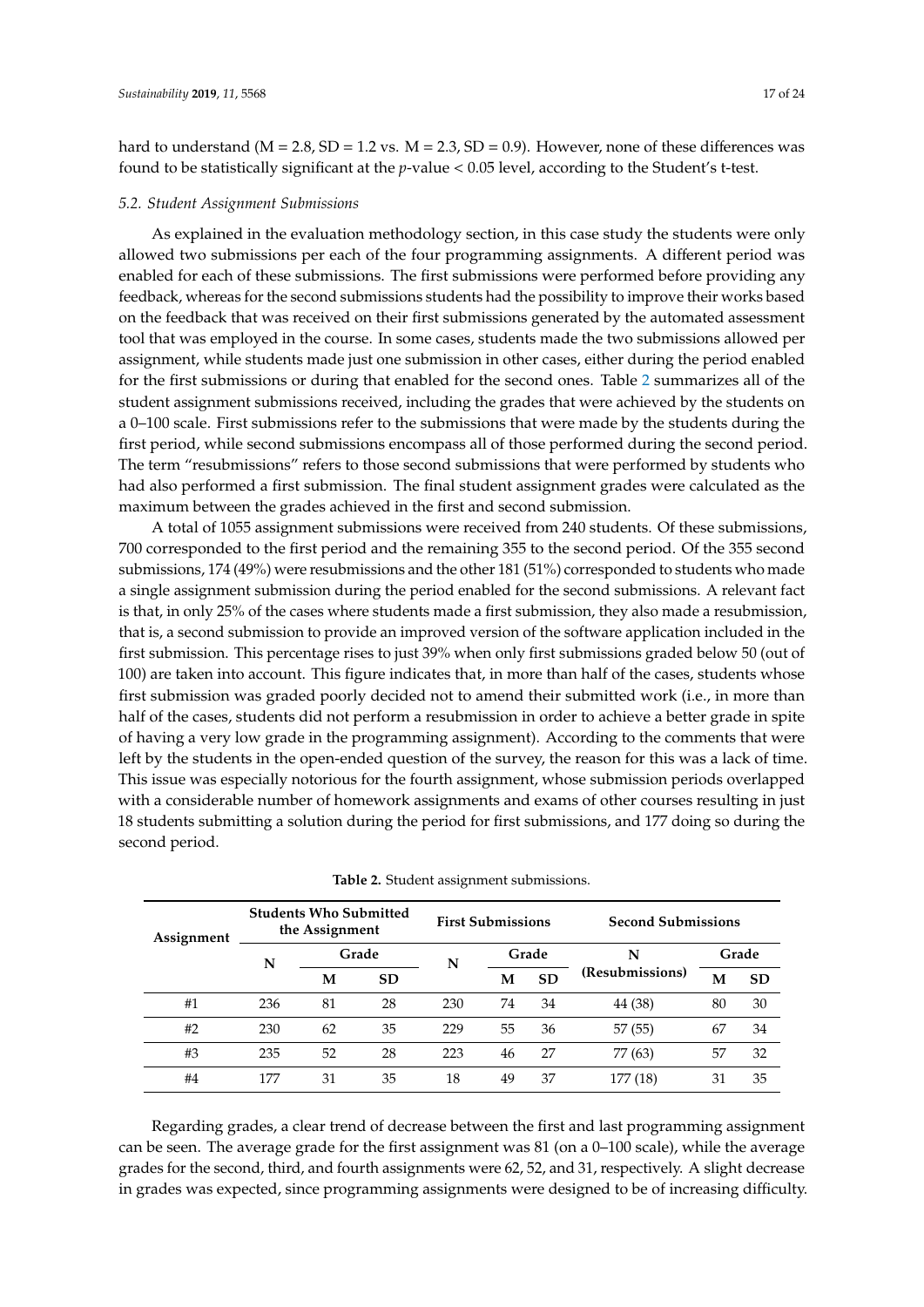However, the remarkably low average grade that was achieved by the students in the fourth assignment was an unexpected and disheartening finding. The main reason for this finding is probably that students dedicated less time to this assignment, because, as mentioned before, during the period intended for its accomplishment they decided to focus on studying for exams and completing homework for other courses.

A comparison was made between the grades of the resubmissions performed by the students after making use of the automated feedback and the grades of the corresponding first submissions in order to measure the effect of the single instances of feedback generated by the automated assessment tool used during the course on the students' performance. Therefore, only those first submissions for which a resubmission was made were used for the comparison analysis, whose results are shown in Table [3.](#page-17-0)

| Assignment | N  | <b>First Submissions</b><br>Grade |    | <b>Resubmissions</b><br>Grade |    | <b>Paired Aamples</b><br>t-test p-Value | Cohen's d<br><b>Effect Size</b> |
|------------|----|-----------------------------------|----|-------------------------------|----|-----------------------------------------|---------------------------------|
|            |    |                                   |    |                               |    |                                         |                                 |
|            |    | #1                                | 38 | 40                            | 43 | 80                                      | 29                              |
| #2         | 55 | 38                                | 32 | 68                            | 33 | < 0.001                                 | 0.89                            |
| #3         | 63 | 40                                | 27 | 66                            | 28 | < 0.001                                 | 0.96                            |
| #4         | 18 | 49                                | 37 | 63                            | 30 | 0.03                                    | 0.57                            |

<span id="page-17-0"></span>**Table 3.** Comparison between grades of first student assignment submissions and their corresponding resubmissions.

The number of resubmissions for the first, second, third, and fourth assignment was, respectively, 38, 55, 63, and 18. A paired samples t-test was conducted in order to determine whether there was a significant difference between the grades that were achieved by the students in the first submissions and those achieved by them in the corresponding resubmissions. Furthermore, Cohen's d effect size was used to determine the practical significance of the difference in grades. When Cohen's d is used as a measure of effect size, a value of 0.2 indicates a small, 0.5 a medium, and over 0.8 a large effect size [\[43\]](#page-23-13). The results of the comparison analysis show that the grades achieved by the students in the resubmissions were statistically significantly higher (*p*-value < 0.05) than those that they achieved when they submitted the assignment for the first time. The grade increase for the four assignments was, respectively,  $40\%$ ,  $30\%$ ,  $26\%$ , and  $14\%$  (27.5% on average). Large effect sizes (Cohen's d > 0.8) were found for assignments one to three, whereas a medium effect size (Cohen's  $d = 0.57$ ) was found for the fourth assignment. Based on these results, it can be suggested that the automated assessment tool that was used in the course clearly had a significant positive effect on the grades of student programming assignments. This finding was expected since the feedback that was provided by the tool informed students about their mistakes and suggested them how to enhance the software applications that they submitted.

Taking into account that some first submissions were graded with a zero due to programming errors that prevented the assessment system to execute or interpret the software application, it would be reasonable to think that the previously reported effect size could be inflated. However, given that less than 10% (17 out of 174) of the first submissions used for the comparison analysis received a zero due to the assessment system being unable to successfully execute the tests, it can be stated that the reported effect size is a reliable measure of the practical significance of the difference in grades between resubmissions and their corresponding first submissions.

It is worth pointing out that, although the results of the comparison presented in this section prove that students who made resubmissions were able to significantly improve their initial solutions based on a single instance of feedback provided by the assessment tool, the surveyed students were, on average, neutral to the statement that was included in the survey that claims that the automated assessment tool was useful for improving their software applications. According to the data regarding the student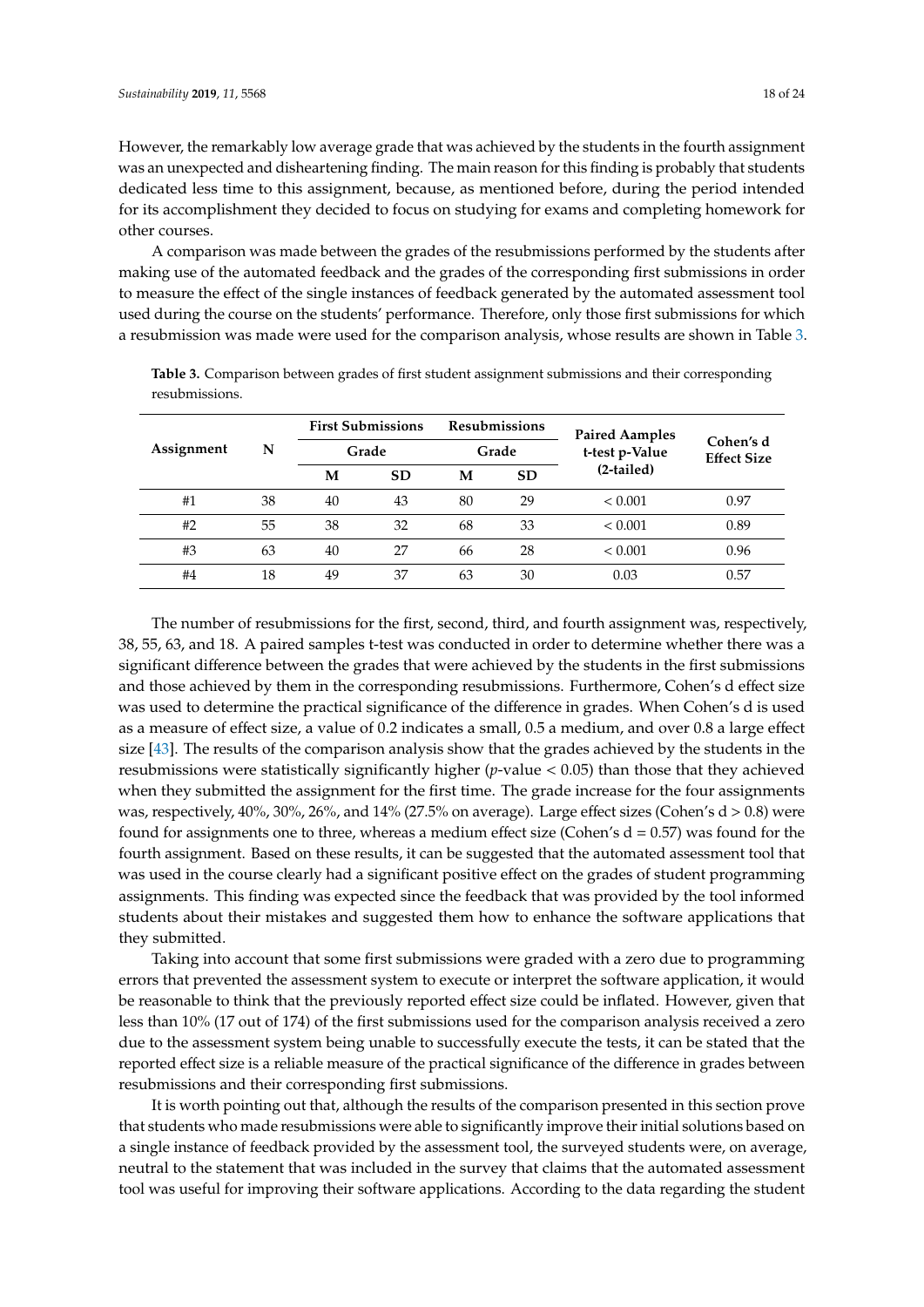assignment submissions received, an explanation for this apparent contradiction is that, although the provided feedback was generally useful enough to significantly improve the student works, many students lacked the necessary time to amend and enhance their software applications based on such feedback. This explanation is also consistent with the students' comments complaining about the programming assignments being too demanding and the lack of time. Nevertheless, it should also be considered that, in a few cases, students might not have made a new submission, not because of lack of time, but rather because they did not find the feedback useful for improving the evaluated application.

The findings that were reported in this section are consistent with those of [\[37\]](#page-23-7), who observed an improvement in the scores that were achieved by the students in the programming assignments with respect to the previous year, in which no automated assessment system had been used in the course. In another related work [\[39\]](#page-23-9), the percentage of solutions considered to be correct by an automated assessment system out of the total number of programs submitted by the students was found to be around 33% (i.e., approximately one out of three submitted programs was assessed as correct). In the case study reported in this paper where the IAPAGS tool was used, considering as correct those submissions that scored greater than or equal to 50/100, the ratio of correct submissions to total submissions was around 55%. Nonetheless, if only solutions graded above 90/100 (which do not have any error or have minor errors) are considered as correct, this ratio decreases to 26%.

## *5.3. Exam Grades*

A comparison was made between the exam grades achieved by the students who used the feedback generated by the tool and the grades of those who did not use it in order to analyze the effect of the automated assessment tool used in the course on the students' performance. The sample group of students who used the automated feedback was comprised of all those students who took the exam and that had used the feedback generated by the assessment tool at least once in order to make a resubmission of any of the course programming assignments. Table [4](#page-18-0) shows the results of the comparison analysis.

<span id="page-18-0"></span>

| Automated Feedback ( $N = 129$ ) | <b>Students Who Did not Use the</b> |    | <b>Students Who Used the</b><br>Automated Feedback ( $N = 111$ ) | Independent<br>Samples t-test | Cohen's d<br><b>Effect Size</b> |  |
|----------------------------------|-------------------------------------|----|------------------------------------------------------------------|-------------------------------|---------------------------------|--|
| М                                | SD                                  | м  | <b>SD</b>                                                        | p-Value (2-tailed)            |                                 |  |
| 5.1                              |                                     | 59 |                                                                  | 0.003                         | 0.4                             |  |

**Table 4.** Grades achieved by the students in the practical programming exam.

A total of 240 students took the exam, of which 111 (46%) had used the feedback that was generated by the automated assessment tool during the course and 129 (54%) had not. An independent samples t-test was conducted to determine if there was a significant difference in the grades achieved between the two groups of students. The magnitude of the difference in grades was determined by using Cohen's d effect size [\[43\]](#page-23-13). The results show that the students who used the feedback generated by the automated assessment tool throughout the course achieved better grades in the practical programming exam than those who did not. The difference between grades was found to be statistically significant (p-value  $< 0.05$ ) with a small to medium effect size (Cohen's  $d = 0.40$ ). Taking into account that students who used the automated feedback significantly outperformed those who did not in terms of practical programming skills, it can be suggested that the automated assessment tool used in the course had a positive effect on students' performance. This finding is consistent with [\[22\]](#page-22-13), who found that students who used a system for the automatic assessment of programming assignments achieved somewhat higher average grades than their peers. In the previously cited work, the difference between student grades was found to be around 6%, which is a value that is similar to the one found in this study where the grades of the students who used the automated feedback were 8% higher. In this regard, it is worth mentioning that, unlike [\[22\]](#page-22-13), this study provides statistical data that allow for stating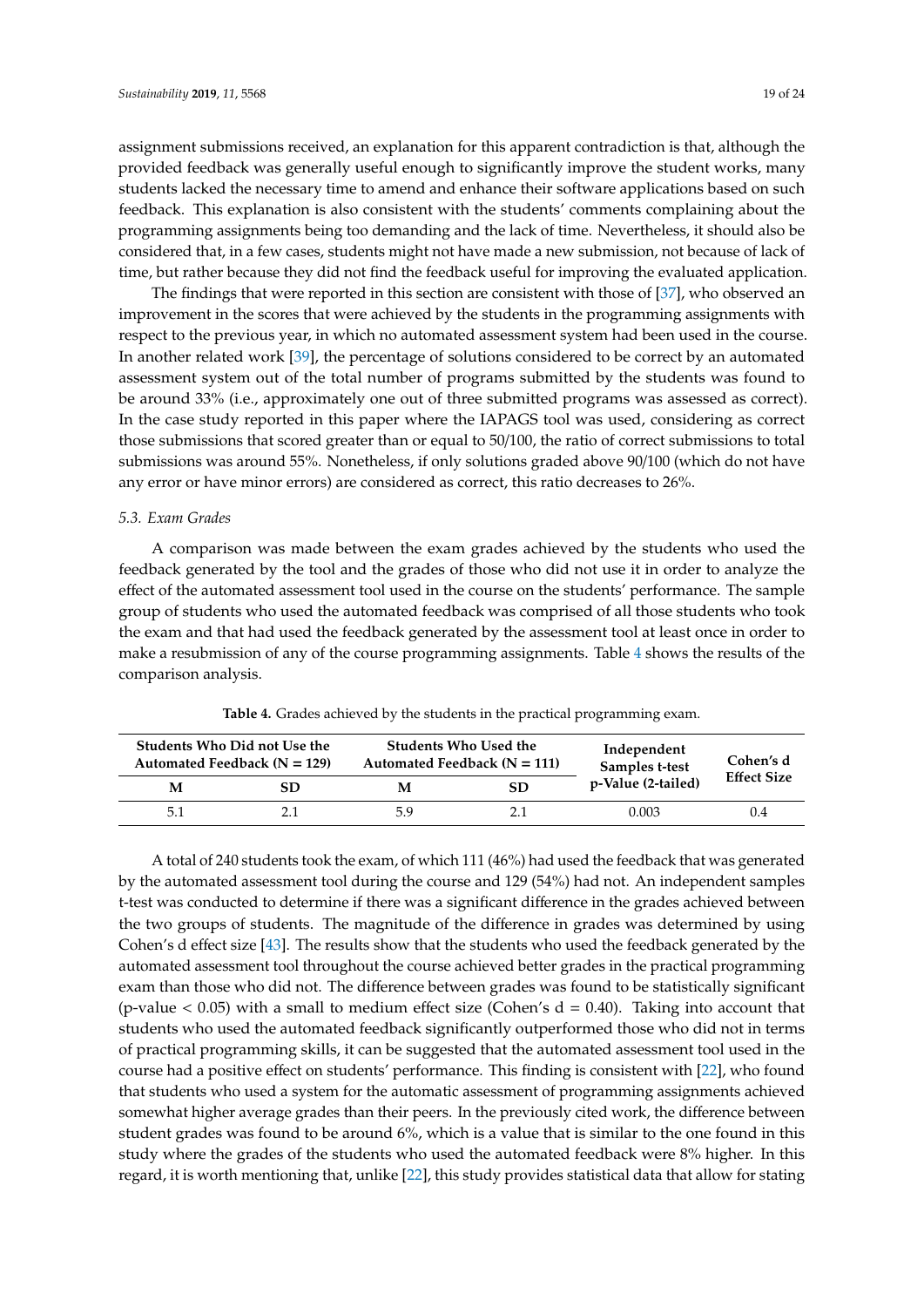that the difference in grades reported is statistically significant. In order to determine if there was a relationship between the assignment grades generated by the automated assessment tool used in the course and the grades achieved by the students in the practical programming exam, a Pearson correlation analysis was performed. This analysis revealed a statistically significant positive linear relationship (Pearson's  $r = 0.45$ , *p*-value < 0.001) between these two variables. A related finding was reported by Restrepo-Calle, Ramírez, and González [\[39\]](#page-23-9), who found a statistically significant positive linear relationship (Correlation coefficient = 0.53, *p*-value < 0.001) between the percentage of solutions that were submitted by the students that were considered to be correct by an automated assessment system and the final course grade. In this case study, a statistically significant positive linear relationship was found between the previous percentage (considering as correct all student submissions graded above 90/100) and the grades that students obtained in the practical programming exam (Pearson's r = 0.31, *p*-value < 0.001).

#### **6. Conclusions and Future Work**

This paper analyses the effect of using an instructor-centered tool for the automatic assessment of programming assignments on students' perceptions and their performance in a web development course in a higher education setting. Three data sources were used for this study: a student survey, the grades of the student assignment submissions, and the grades that were achieved by the students in a practical programming exam. The reported results show that the incorporation of the automated assessment tool into the course was very beneficial for the students, since it allowed not only to provide them with automated feedback on their submissions, but also to increase their motivation and improve the quality of their software applications. Another major finding of this paper is that the students who used the feedback generated by the automated assessment tool throughout the course significantly outperformed those who did not in terms of practical programming skills. Nevertheless, a significant percentage of students found the feedback that was generated by the assessment tool difficult to understand and of little use. Furthermore, more than half of the students perceived the grades generated by the assessment tool as unfair. Therefore, there is a clear need for improving the tool in terms of grading fairness as well as the readability and accuracy of the feedback. In summary, this paper provides a significant contribution for the better understanding of the benefits and drawbacks of using instructor-centered automated assessment systems in higher education programming courses.

According to the survey data, students, on average, neither agreed nor disagreed with the statements that the feedback that was generated by the automated assessment tool was useful and allowed for them to improve their software applications. However, the data that were obtained on the assessment of the student assignment submissions and on the exam grades demonstrate that the students who used this feedback significantly improved their works and outperformed those who did not in terms of practical programming skills. Based on the obtained results, an explanation for this apparent contradiction is that, although the provided feedback was useful in most cases, many students lacked the necessary time to amend and enhance their software applications based on it. This fact points out that providing high-quality feedback does not guarantee an automated assessment system to be effective, because there may be other factors (e.g., high student workload) that hinder the use of that feedback.

The survey results that are presented in this study show that students prefer instant feedback and unlimited submissions. However, this approach is negative from a pedagogical perspective due to the risk of students relying on the automated assessment system to test their software applications and do less testing on their own [\[4,](#page-21-3)[5](#page-21-4)[,14\]](#page-22-3). Therefore, although students might have a less positive perception of instructor-centered automated assessment systems (in which the assessment process is started by the instructors) than of student-centered automated assessment systems, the effects of using the former on students' learning might be better if the latter are integrated without adopting effective measures to avoid system misuse. In this regard, future works could examine the instructional effectiveness of the different approaches to prevent the misuse of systems for automatic assessment of programming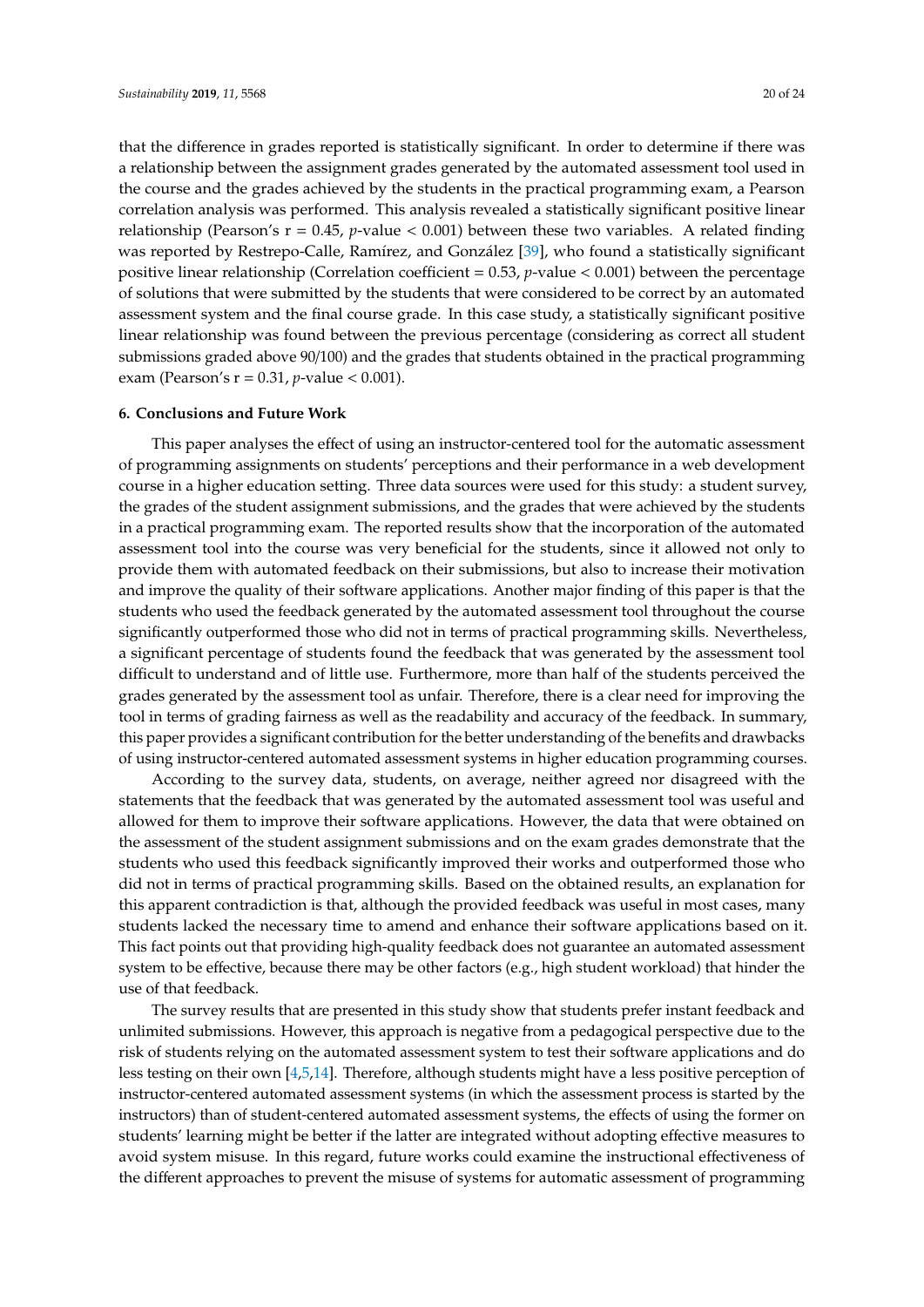assignments. This work shows that, although students have a preference for immediate feedback, instructor-centered automated assessment systems are able to successfully provide them with feedback in a timely manner. This work also shows that providing students with a single instance of feedback for each programming assignment can significantly improve the quality of the submitted works as well as the students' programming skills.

Based on the evidence that is provided by this study, it can be suggested that automated assessment systems, when appropriately integrated into programming courses, can generate a significant improvement in students' performance. Students can enhance their programming skills if they carefully read the feedback that is generated by automated assessment systems, reflect on their mistakes, and try to improve their works after that. In this regard, it should be remarked that a single instance of automated feedback could allow students to significantly increase the quality of their works. The major problems of using automated assessment systems in programming courses seem to be the provision of poor feedback and the generation of unfair grades in a significant percentage of cases. The findings of this study, as well as those of several previous studies [\[16,](#page-22-5)[17,](#page-22-6)[34,](#page-23-4)[35](#page-23-5)[,39\]](#page-23-9), indicate that, in general, the feedback that is generated by automated assessment systems for programming assignments should be richer, accurate, and easier to understand. Regarding the fairness of grades generated by automated assessment systems, it should be remarked that, although this topic has been previously addressed in the literature [\[18\]](#page-22-7), no article was found examining the students' perceptions toward programming assignment grades generated by automated assessment systems. Thus, this paper makes a novel contribution by providing evidence on this topic. Taking the aforementioned facts into account, it can be concluded that the major drawbacks of using automated assessment systems for programming assignments over manual assessment is the generation of poor feedback and unfair grades in a significant percentage of cases.

There are several factors that teachers should take into account to successfully integrate and use an automated assessment system for programming assignments in a programming course. Firstly, the use of the assessment system should not introduce additional difficulties. Thus, either the use of the system is transparent for the students or such a system is easy to use and sufficient time is dedicated for students to learn how to use it. In this regard, it should be taken into account that the former approach is only possible by using instructor-centered automated assessment systems. Secondly, measures to force students to perform their own tests and think carefully about the quality of their solutions before submitting them for assessment should be adopted. The most frequent measures include a limitation of the maximum number of submissions per assignment and the establishment of a minimum waiting time between submissions. However, other measures can be adopted, including the use of compulsory time penalties, limitation of the amount of feedback provided, and modification of the assignments after each submission [\[6\]](#page-21-5). There are some measures that can be adopted to alleviate the problems that are related to poor feedback and unfair grades. Teachers should clearly indicate to students which environment is going to be used by the automated assessment system for assessing the programming assignments, including information related to the operating system, compiler, programming language, web browser, database management system, or any other software involved. Teachers can also provide students with software containers in order to avoid problems related to the environment. Thereby, the software developed by the students will work in the same way both in their computers and in the environment of the assessment system. Taking into account that there is a number of errors that students can make that, although minor, can cause automated assessment systems to be more severe in grading than intended [\[18\]](#page-22-7), a measure that teachers can use to improve students' perceptions toward the grades generated by these systems is to clearly explain to the students how the assessment system used in the course works, and encourage them to pay special attention to these types of errors. Lastly, teachers should also take into account other factors that are likely to contribute to the successful application of automated assessment systems for programming assignments, which include, among others, quality and specification of the assignments, well-chosen test data, and additional support (e.g., provision of a request tracker or an online forum) [\[15\]](#page-22-4). Furthermore, in view of the results of this case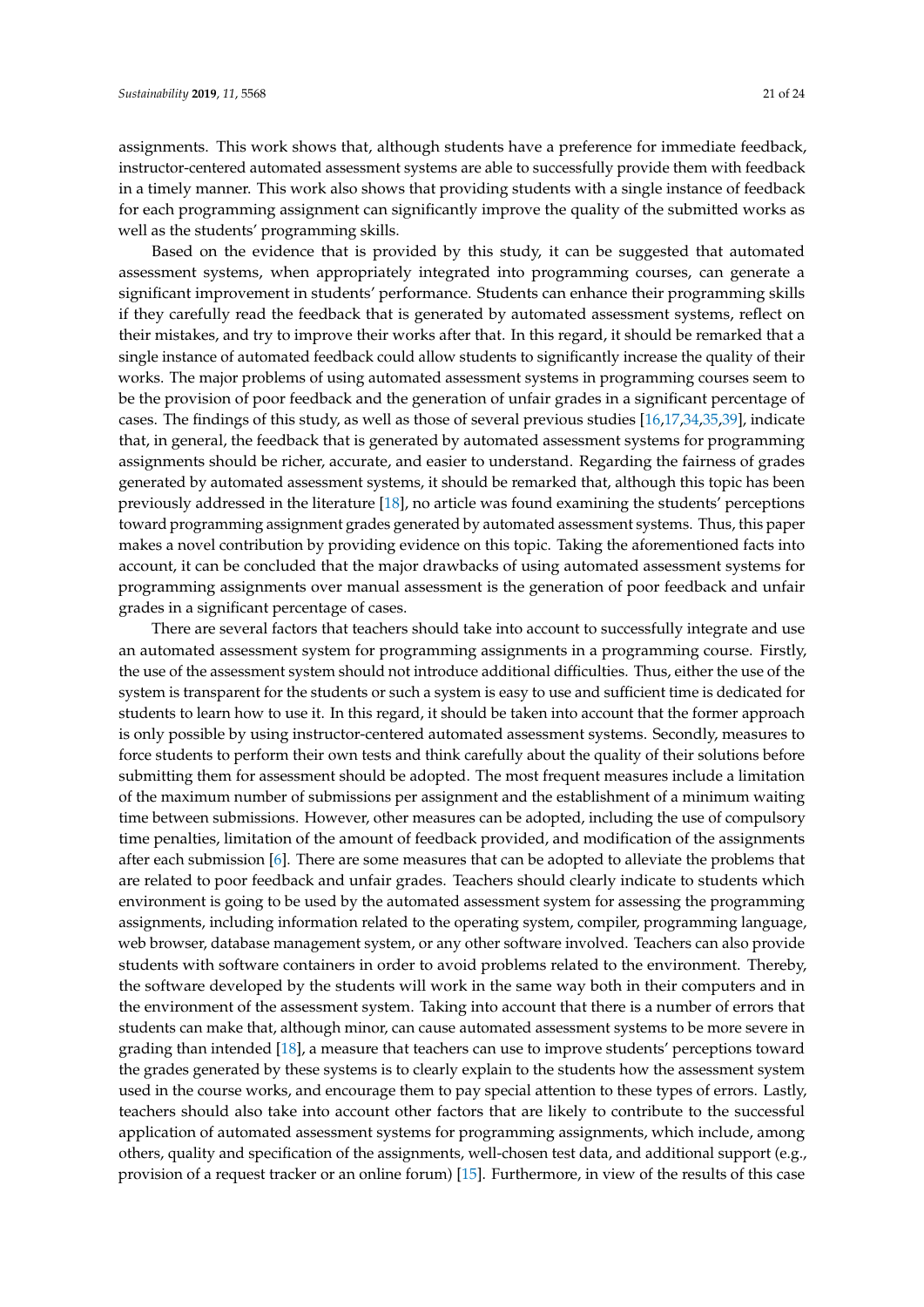study, the time that is required by the students to complete the programming assignments is also an important success factor. If the students' workload is too heavy, they might lack the time needed to make an effective use of the feedback provided.

A particular characteristic of this work is that the automated assessment system under study was used in a web development course for grading client-side web applications and Node.js applications. The experience reported in this paper constitutes another original contribution to the existing body of knowledge, as no work has been found in the literature reporting this use of an automated assessment system.

This article analyzes the effect of introducing an automated assessment system for programming assignments into a course in which it is not possible to provide manual feedback. Although this is a common scenario, there are many programming courses in which it is possible to provide manual feedback. Therefore, future work comparing the effect of using automated feedback versus manual feedback in different educational settings would be a valuable contribution. Furthermore, given that the effect of using a system for automatic assessment of programming assignments in a course strongly depends on the learning methodology that is used in the course, a valuable direction for future work would be to examine the effect of using the same automated assessment system with different learning methodologies. In this regard, it would also be interesting to study under which circumstances the use of an instructor-centered automated assessment system could be preferable to the use of a student-centered one and vice versa. Another possible future work could be to analyze the students' perceptions toward programming assignment grades generated by automated assessment systems that use different grading techniques, such as test-based grading and semantic similarity-based grading. Finally, although several reviews of the literature on software systems for assessing programming assignments have been carried out over the past years [\[4–](#page-21-3)[11\]](#page-22-0), a new systematic literature review on this topic with a focus on students' perceptions and performance would be a great contribution to the field.

**Funding:** This research received no external funding.

**Conflicts of Interest:** The author declares no conflict of interest.

# **References**

- <span id="page-21-0"></span>1. Watson, C.; Li, F.W.B. Failure rates in introductory programming revisited. In Proceedings of the 19th conference on Innovation and Technology in Computer Science Education (ITiCSE'14), Uppsala, Sweden, 21–25 June 2014; pp. 39–44.
- <span id="page-21-1"></span>2. Mora, M.C.; Sancho-Bru, J.L.; Iserte, J.; Sánchez, F. An e-assessment approach for evaluation in engineering overcrowded groups. *Comput. Educ.* **2012**, *59*, 732–740. [\[CrossRef\]](http://dx.doi.org/10.1016/j.compedu.2012.03.011)
- <span id="page-21-2"></span>3. Robins, A.; Rountree, J.; Rountree, N. Learning and teaching programming: A review and discussion. *Comput. Sci. Educ.* **2003**, *13*, 137–172. [\[CrossRef\]](http://dx.doi.org/10.1076/csed.13.2.137.14200)
- <span id="page-21-3"></span>4. Douce, C.; Livingstone, D.; Orwell, J. Automatic test-based assessment of programming: A review. *J. Educ. Resour. Comput.* **2005**, *5*, 4. [\[CrossRef\]](http://dx.doi.org/10.1145/1163405.1163409)
- <span id="page-21-4"></span>5. Ala-Mutka, K.M. A survey of automated assessment approaches for programming assignments. *Comput. Sci. Educ.* **2005**, *15*, 83–102. [\[CrossRef\]](http://dx.doi.org/10.1080/08993400500150747)
- <span id="page-21-5"></span>6. Ihantola, P.; Ahoniemi, T.; Karavirta, V.; Seppälä, O. Review of recent systems for automatic assessment of programming assignments. In Proceedings of the 10th Koli Calling International Conference on Computing Education Research (Koli Calling'10), Koli, Finland, 28–31 October 2010; pp. 86–93.
- <span id="page-21-7"></span>7. Caiza, J.C.; Del Alamo, J.M. Programming assignments automatic grading: review of tools and implementations. In Proceedings of the 7th International Technology, Education and Development Conference (INTED 2013), Valencia, Spain, 4–5 March 2013; pp. 5691–5700.
- <span id="page-21-6"></span>8. Souza, D.M.; Felizardo, K.R.; Barbosa, E.F. A systematic literature review of assessment tools for programming assignments. In Proceedings of the 2016 IEEE 29th Conference on Software Engineering Education and Training (CSEET 2016), Dallas, TX, USA, 5–6 April 2016; pp. 147–156.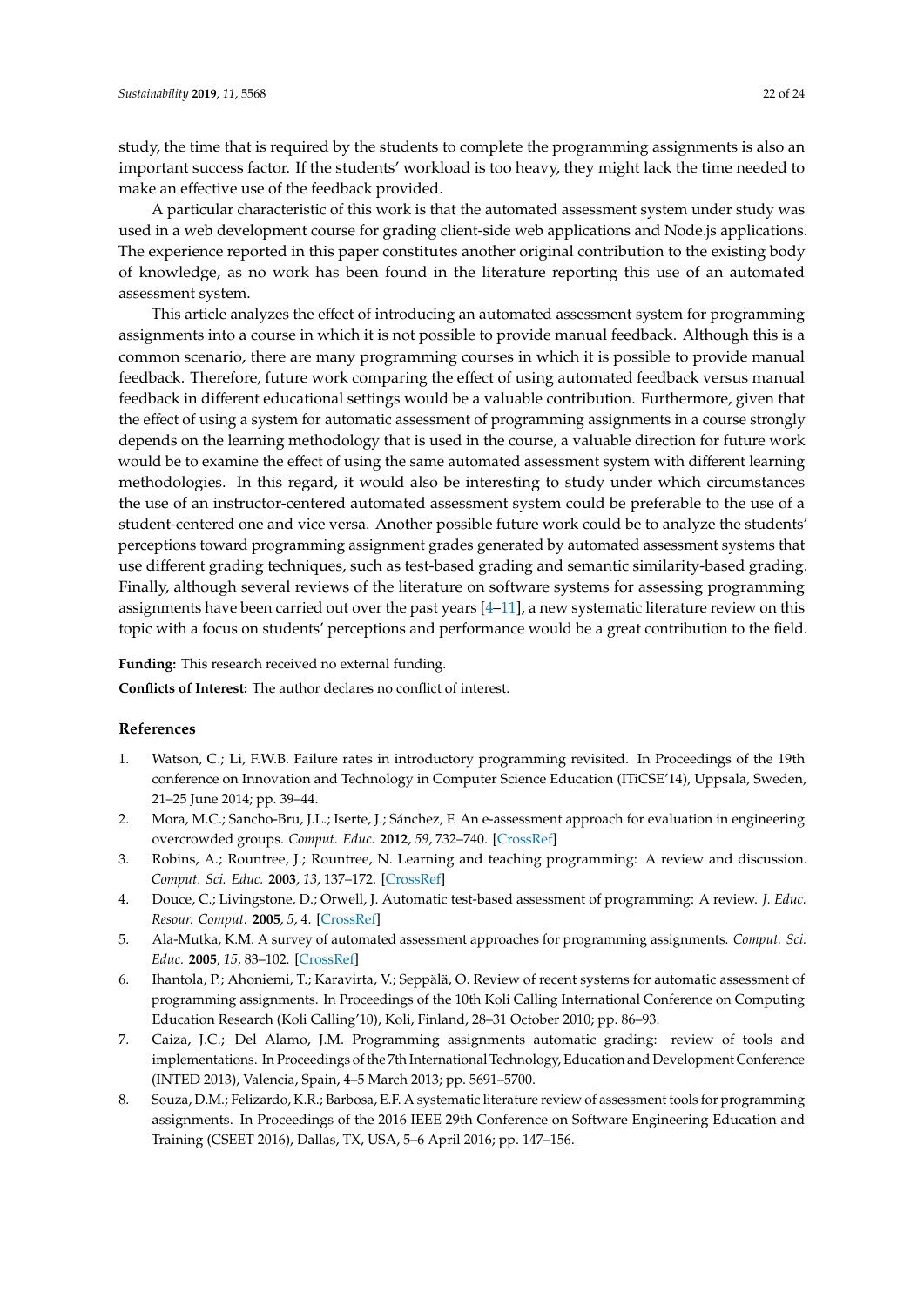- <span id="page-22-11"></span>9. Keuning, H.; Jeuring, J.; Heeren, B. Towards a systematic review of automated feedback generation for programming exercises. In Proceedings of the 21th conference on Innovation and Technology in Computer Science Education (ITiCSE'16), Arequipa, Peru, 11–13 July 2016; pp. 41–46.
- <span id="page-22-12"></span>10. Lajis, A.; Baharudin, S.A.; Kadir, D.A.; Ralim, N.M.; Nasir, H.M.; Aziz, N.A. A review of techniques in automatic programming assessment for practical skill test. *J. Telecommun. Electron. Comput. Eng.* **2018**, *10*, 109–113.
- <span id="page-22-0"></span>11. Ullah, Z.; Lajis, A.; Jamjoom, M.; Altalhi, A.; Al-Ghamdi, A.; Saleem, F. The effect of automatic assessment on novice programming: Strengths and limitations of existing systems. *Comput. Appl. Eng. Educ.* **2018**, *26*, 2328–2341. [\[CrossRef\]](http://dx.doi.org/10.1002/cae.21974)
- <span id="page-22-1"></span>12. Bai, X.; Ola, A.; Akkaladevi, S.; Cui, Y. Enhancing the learning process in programming courses through an automated feedback and assignment management system. *Issues Inf. Syst.* **2016**, *17*, 165–175.
- <span id="page-22-2"></span>13. Kalogeropoulos, N.; Tzigounakis, I.; Pavlatou, E.A.; Boudouvis, A.G. Computer-based assessment of student performance in programing courses. *Comput. Appl. Eng. Educ.* **2013**, *21*, 671–683. [\[CrossRef\]](http://dx.doi.org/10.1002/cae.20512)
- <span id="page-22-3"></span>14. Amelung, M.; Krieger, K.; Rösner, D. E-assessment as a service. *IEEE Trans. Learn. Technol.* **2011**, *4*, 162–174. [\[CrossRef\]](http://dx.doi.org/10.1109/TLT.2010.24)
- <span id="page-22-4"></span>15. Pieterse, V. Automated assessment of programming assignments. In Proceedings of the 3rd Computer Science Education Research Conference (CSERC'13), Arnhem, Netherlands, 4–5 April 2013; pp. 45–56.
- <span id="page-22-5"></span>16. García-Mateos, G.; Fernández-Alemán, J.L. A course on algorithms and data structures using on-line judging. In Proceedings of the 14th conference on Innovation and Technology in Computer Science Education (ITiCSE'09), Paris, France, 6–9 July 2009; pp. 45–49.
- <span id="page-22-6"></span>17. Rubio-Sánchez, M.; Kinnunen, P.; Pareja-Flores, C.; Velázquez-Iturbide, Á. Student perception and usage of an automated programming assessment tool. *Comput. Hum. Behav.* **2014**, *31*, 453–460. [\[CrossRef\]](http://dx.doi.org/10.1016/j.chb.2013.04.001)
- <span id="page-22-7"></span>18. Morris, D.S. Automatic grading of student's programming assignments: an interactive process and suite of programs. In Proceedings of the 33rd Frontiers in Education Conference (FIE 2003), Westminster, CO, USA, 5–8 November 2003; pp. 3–6.
- <span id="page-22-8"></span>19. Bey, A.; Jermann, P.; Dillenbourg, P. A comparison between two automatic assessment approaches for programming: An empirical study on MOOCs. *Educ. Technol. Soc.* **2018**, *21*, 259–272.
- <span id="page-22-9"></span>20. Wang, T.; Su, X.; Wang, Y.; Ma, P. Semantic similarity-based grading of student programs. *Inf. Softw. Technol.* **2007**, *49*, 99–107. [\[CrossRef\]](http://dx.doi.org/10.1016/j.infsof.2006.03.001)
- <span id="page-22-10"></span>21. Bey, A.; Bensebaa, T. ALGO+, an assessment tool for algorithmic competencies. In Proceedings of the 2011 IEEE Global Engineering Education Conference (EDUCON 2011), Amman, Jordan, 4–6 April 2011; pp. 941–946.
- <span id="page-22-13"></span>22. Wang, T.; Su, X.; Ma, P.; Wang, Y.; Wang, K. Ability-training-oriented automated assessment in introductory programming course. *Comput. Educ.* **2011**, *56*, 220–226. [\[CrossRef\]](http://dx.doi.org/10.1016/j.compedu.2010.08.003)
- <span id="page-22-14"></span>23. Edwards, S.H.; Pérez-Quiñones, M.A. Web-CAT: automatically grading programming assignments. In Proceedings of the 13th conference on Innovation and Technology in Computer Science Education (ITiCSE'08), Madrid, Spain, 30 June–2 July 2008; p. 328.
- <span id="page-22-15"></span>24. Leal, J.P.; Silva, F. Mooshak: A web-based multi-site programming contest system. *Softw. Pract. Exp.* **2003**, *33*, 567–581. [\[CrossRef\]](http://dx.doi.org/10.1002/spe.522)
- <span id="page-22-16"></span>25. Higgins, C.A.; Gray, G.; Symeonidis, P.; Tsintsifas, A. Automated assessment and experiences of teaching programming. *J. Educ. Resour. Comput.* **2005**, *5*, 5. [\[CrossRef\]](http://dx.doi.org/10.1145/1163405.1163410)
- <span id="page-22-17"></span>26. Joy, M.; Griffiths, N.; Boyatt, R. The boss online submission and assessment system. *J. Educ. Resour. Comput.* **2005**, *5*, 2. [\[CrossRef\]](http://dx.doi.org/10.1145/1163405.1163407)
- <span id="page-22-18"></span>27. Spacco, J.; Hovemeyer, D.; Pugh, W.; Emad, F.; Hollingsworth, J.K.; Padua-Perez, N. Experiences with Marmoset: designing and using an advanced submission and testing system for programming courses. In Proceedings of the 11th conference on Innovation and Technology in Computer Science Education (ITiCSE'06), Bologna, Italy, 26–28 June 2006; pp. 13–17.
- <span id="page-22-19"></span>28. Gotel, O.; Scharff, C. Adapting an open-source web-based assessment system for the automated assessment of programming problems. In Proceedings of the sixth IASTED International Conference on Web-based Education (WBE 2007), Chamonix, France, 14–16 March 2007; pp. 437–442.
- <span id="page-22-20"></span>29. Srikant, S.; Aggarwal, V. A system to grade computer programming skills using machine learning. In Proceedings of the 20th ACM SIGKDD international conference on Knowledge Discovery and Data mining (KDD'14), New York, NY, USA, 24–27 August 2014; pp. 1887–1896.